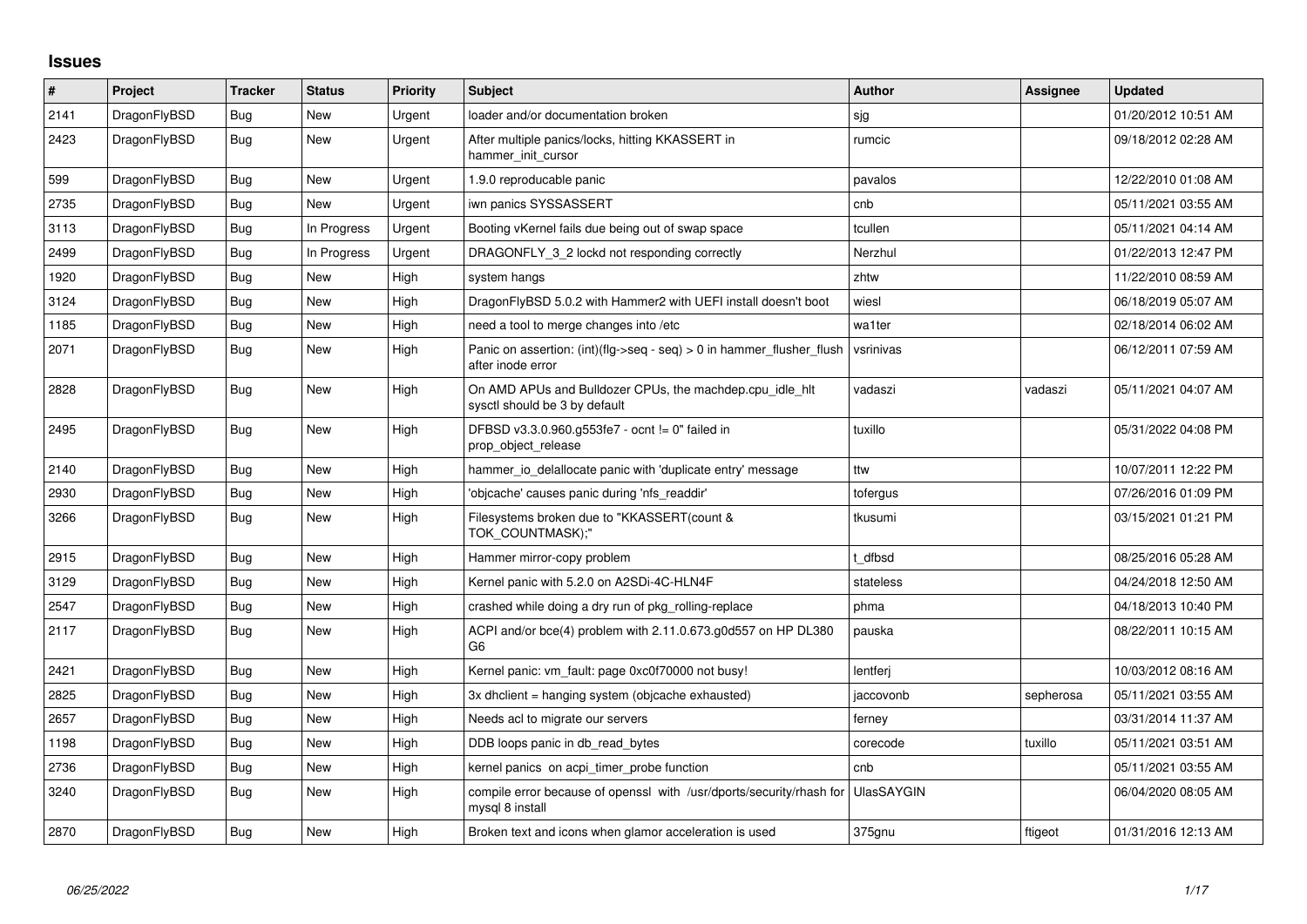| $\vert$ # | Project      | <b>Tracker</b> | <b>Status</b> | <b>Priority</b> | <b>Subject</b>                                                                                                                                              | <b>Author</b>     | Assignee  | <b>Updated</b>      |
|-----------|--------------|----------------|---------------|-----------------|-------------------------------------------------------------------------------------------------------------------------------------------------------------|-------------------|-----------|---------------------|
| 3194      | DragonFlyBSD | Bug            | <b>New</b>    | High            | Hammer kernel crash on mirror-stream of PFS after upgrade<br>(assertion "cursor->flags &<br>HAMMER_CURSOR_ITERATE_CHECK" failed in<br>hammer btree iterate) | Anonymous         |           | 06/29/2019 01:32 PM |
| 2296      | DragonFlyBSD | <b>Bug</b>     | In Progress   | High            | panic: assertion "m->wire_count > 0" failed                                                                                                                 | thomas.nikolajsen |           | 08/30/2012 06:09 AM |
| 3111      | DragonFlyBSD | Bug            | In Progress   | High            | Mouse lags every second heavily under X11                                                                                                                   | mneumann          |           | 12/12/2017 09:46 PM |
| 884       | DragonFlyBSD | <b>Bug</b>     | In Progress   | High            | Performance/memory problems under filesystem IO load                                                                                                        | hasso             |           | 05/11/2021 03:50 AM |
| 2638      | DragonFlyBSD | <b>Bug</b>     | Feedback      | High            | Fix machdep.pmap_mmu_optimize                                                                                                                               | tuxillo           |           | 05/11/2021 04:07 AM |
| 3205      | DragonFlyBSD | Bug            | Feedback      | High            | Go compiler net test failing                                                                                                                                | t dfbsd           | tuxillo   | 05/10/2021 02:45 AM |
| 2396      | DragonFlyBSD | <b>Bug</b>     | Feedback      | High            | Latest 3.1 development version core dumps while destroying master<br><b>PFS</b>                                                                             | sgeorge           |           | 01/23/2013 04:10 PM |
| 2347      | DragonFlyBSD | Bug            | Feedback      | High            | Hammer PFSes destroy does not give back full space allocated to<br><b>PFS</b>                                                                               | sgeorge           |           | 07/19/2012 01:11 AM |
| 1831      | DragonFlyBSD | Bug            | Feedback      | High            | HAMMER "malloc limit exceeded" panic                                                                                                                        | eocallaghan       | dillon    | 06/04/2022 04:38 AM |
| 3224      | DragonFlyBSD | Bug            | New           | Normal          | Kernel panic when trying to ping6                                                                                                                           | zhtw              |           | 03/08/2020 08:55 AM |
| 2324      | DragonFlyBSD | Bug            | <b>New</b>    | Normal          | natacotrol support > 2TB not working even after the ftigeot patch                                                                                           | zenny             |           | 03/03/2012 01:00 AM |
| 2585      | DragonFlyBSD | Bug            | <b>New</b>    | Normal          | Dfly 3.4.3 on ESXi 5.1, HP Smart Array P410 passthrough<br>recognised, but not functioning                                                                  | yggdrasil         | swildner  | 05/09/2022 08:14 AM |
| 2840      | DragonFlyBSD | <b>Bug</b>     | New           | Normal          | wrong voltage is reported                                                                                                                                   | vellowrabbit2010  |           | 09/11/2015 06:09 PM |
| 2287      | DragonFlyBSD | Bug            | New           | Normal          | HAMMER(ROOT) Illegal UNDO TAIL signature at<br>300000001967c000                                                                                             | v0n3t4n1          |           | 11/07/2018 01:22 AM |
| 2886      | DragonFlyBSD | <b>Bug</b>     | New           | Normal          | dragonfly mail agent: sending a testmail causes high system load                                                                                            | worf              |           | 02/05/2016 05:53 AM |
| 2490      | DragonFlyBSD | <b>Bug</b>     | New           | Normal          | nmalloc should color addresses to avoid cache bank conflictsw                                                                                               | vsrinivas         |           | 06/10/2014 05:51 AM |
| 2489      | DragonFlyBSD | <b>Bug</b>     | New           | Normal          | nmalloc doesn't cache VA for allocations > 8KB                                                                                                              | vsrinivas         |           | 06/10/2014 05:51 AM |
| 2154      | DragonFlyBSD | <b>Bug</b>     | New           | Normal          | vkernel copyout() doesn't return EFAULT on error                                                                                                            | vsrinivas         |           | 10/20/2011 03:53 AM |
| 2136      | DragonFlyBSD | Bug            | New           | Normal          | socketpair() doesn't free file descriptors on copyout failure                                                                                               | vsrinivas         |           | 04/05/2013 09:13 AM |
| 2113      | DragonFlyBSD | <b>Bug</b>     | New           | Normal          | nmalloc threaded program fork leak                                                                                                                          | vsrinivas         | vsrinivas | 08/11/2011 07:25 PM |
| 2085      | DragonFlyBSD | <b>Bug</b>     | <b>New</b>    | Normal          | panic: assertion: (m->flags & PG_MAPPED) == 0 in<br>vm page free tog                                                                                        | vsrinivas         |           | 06/10/2011 07:48 AM |
| 1861      | DragonFlyBSD | <b>Bug</b>     | New           | Normal          | panic via kprintf (lockmgr called in a hard section)                                                                                                        | vsrinivas         |           | 10/11/2010 12:56 AM |
| 3314      | DragonFlyBSD | <b>Bug</b>     | New           | Normal          | Bring virtio_console(4) from FreeBSD                                                                                                                        | tuxillo           | tuxillo   | 05/29/2022 08:24 AM |
| 3196      | DragonFlyBSD | Bug            | New           | Normal          | test issue after redmine upgrade (2)                                                                                                                        | tuxillo           |           | 07/05/2019 04:33 AM |
| 3157      | DragonFlyBSD | Bug            | New           | Normal          | TP-Link UE300 not working in 5.2-RELEASE                                                                                                                    | tuxillo           |           | 11/15/2018 02:08 PM |
| 2647      | DragonFlyBSD | Bug            | New           | Normal          | HAMMER panic on 3.6.0                                                                                                                                       | tuxillo           |           | 05/11/2021 03:54 AM |
| 2641      | DragonFlyBSD | Bug            | New           | Normal          | Panic when loading natapci as module                                                                                                                        | tuxillo           |           | 05/11/2021 03:54 AM |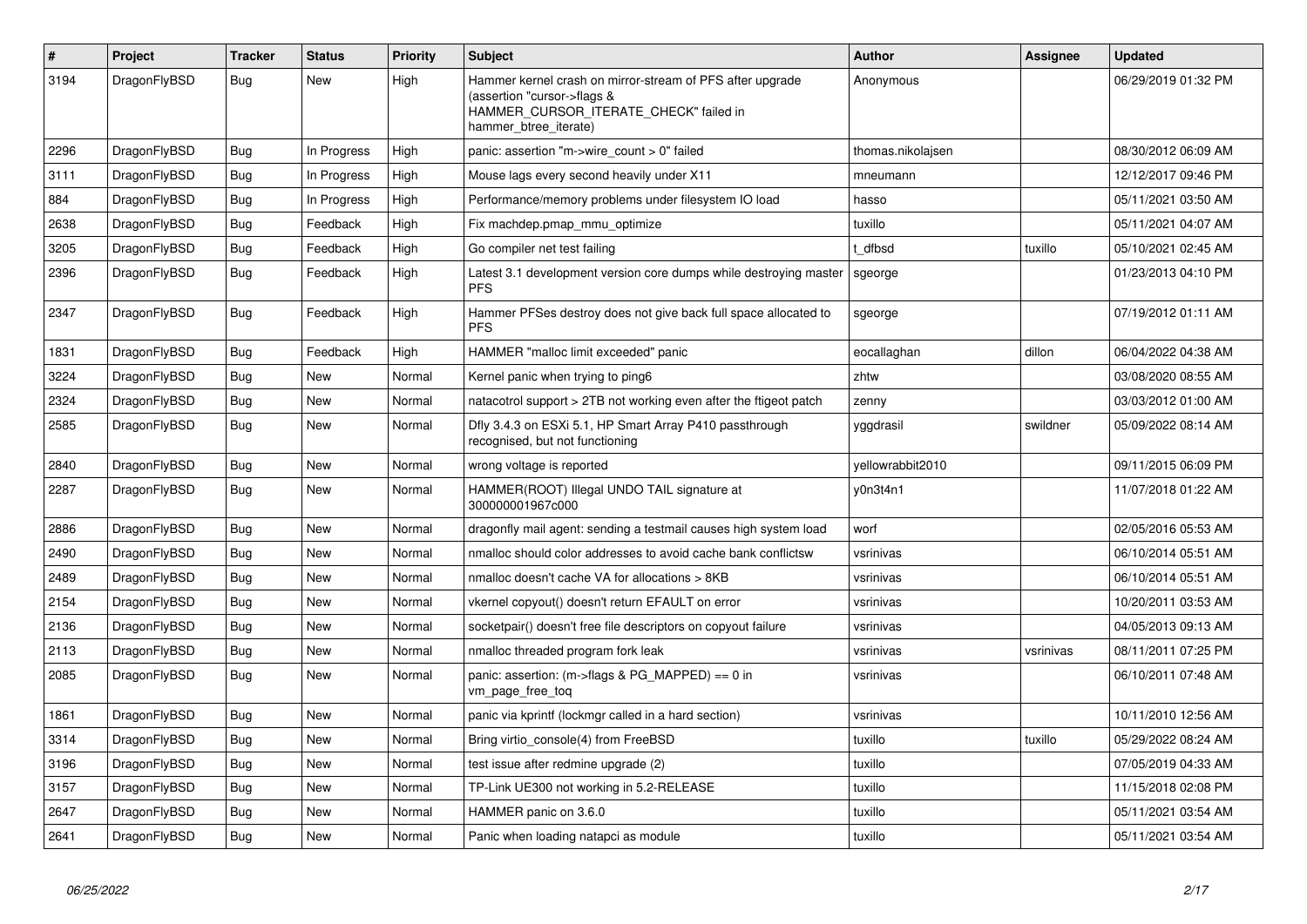| #    | Project      | <b>Tracker</b> | <b>Status</b> | <b>Priority</b> | Subject                                                                                      | <b>Author</b> | <b>Assignee</b> | <b>Updated</b>      |
|------|--------------|----------------|---------------|-----------------|----------------------------------------------------------------------------------------------|---------------|-----------------|---------------------|
| 2630 | DragonFlyBSD | Bug            | New           | Normal          | Bring in latest iconv fixes from FreeBSD10 as well as csmapper<br>updates                    | tuxillo       |                 | 05/11/2021 03:54 AM |
| 2629 | DragonFlyBSD | <b>Bug</b>     | <b>New</b>    | Normal          | Replace gcc44 with llvm34, clang34, and libc++                                               | tuxillo       |                 | 06/02/2014 02:30 PM |
| 2498 | DragonFlyBSD | <b>Bug</b>     | New           | Normal          | DFBSD v3.2.2-RELEASE - LIST_FIRST(&bp->b_dep) == NULL"<br>failed in vfs_vmio_release         | tuxillo       |                 | 05/31/2022 04:09 PM |
| 2283 | DragonFlyBSD | Bug            | New           | Normal          | DFBSD DragonFly v2.13.0.957.g4f459 - pmap_release: page<br>should already be gone 0xc27120bc | tuxillo       |                 | 01/23/2012 03:03 AM |
| 2224 | DragonFlyBSD | Bug            | New           | Normal          | v2.13.0.291.gaa7ec - Panic on fq while installing world                                      | tuxillo       |                 | 11/18/2011 01:40 AM |
| 2171 | DragonFlyBSD | <b>Bug</b>     | <b>New</b>    | Normal          | DFBSD v2.13.0.151.gdc8442 - panic: assertion "(*ptep &<br>$(PG MANAGED PG V)) == PG V"$      | tuxillo       |                 | 11/04/2011 05:06 PM |
| 2166 | DragonFlyBSD | <b>Bug</b>     | New           | Normal          | DFBSD v2.13.0.109.g05b9d - Strange lockups                                                   | tuxillo       |                 | 10/29/2011 11:20 AM |
| 2129 | DragonFlyBSD | <b>Bug</b>     | New           | Normal          | DFBSD v2.11.0.661.gf9438 i386 - panic: lockmgr thrd_sleep                                    | tuxillo       |                 | 09/05/2011 09:49 AM |
| 2084 | DragonFlyBSD | Bug            | <b>New</b>    | Normal          | DFBSD v2.11.0.242.g4d317 - panic: zone: entry not free                                       | tuxillo       |                 | 07/03/2012 01:23 AM |
| 2078 | DragonFlyBSD | <b>Bug</b>     | New           | Normal          | DFBSD i386 v2.11.0.201.g3ed2f - Panic during installworld into a<br>vn0 device               | tuxillo       |                 | 05/19/2011 07:50 PM |
| 1959 | DragonFlyBSD | Bug            | New           | Normal          | DFBSD v2.9.1.422.gc98f2 - Panic during boot - IPv6 and PF                                    | tuxillo       |                 | 01/13/2011 03:37 AM |
| 1867 | DragonFlyBSD | <b>Bug</b>     | <b>New</b>    | Normal          | it(4) motherboard and fan problems                                                           | tuxillo       |                 | 07/08/2011 10:48 AM |
| 3231 | DragonFlyBSD | Bug            | New           | Normal          | wifi drops on 5.8                                                                            | tse           |                 | 04/06/2020 05:08 AM |
| 3225 | DragonFlyBSD | <b>Bug</b>     | <b>New</b>    | Normal          | nfsd freeze when using gemu                                                                  | tse           |                 | 03/17/2020 11:52 AM |
| 3208 | DragonFlyBSD | <b>Bug</b>     | <b>New</b>    | Normal          | Crash related to nfsd                                                                        | tse           |                 | 06/11/2020 05:52 AM |
| 3199 | DragonFlyBSD | Bug            | New           | Normal          | PFS label not found panic                                                                    | tse           |                 | 08/21/2019 03:51 AM |
| 3197 | DragonFlyBSD | <b>Bug</b>     | New           | Normal          | DragonFly upgrades                                                                           | tse           |                 | 04/18/2020 04:18 PM |
| 3170 | DragonFlyBSD | Bug            | <b>New</b>    | Normal          | repeatable nfsd crash                                                                        | tse           |                 | 06/11/2020 05:52 AM |
| 3252 | DragonFlyBSD | <b>Bug</b>     | <b>New</b>    | Normal          | tcsetattr/tcgetattr set errno incorrectly on non-TTY                                         | tonyc         |                 | 10/26/2020 09:34 PM |
| 2473 | DragonFlyBSD | <b>Bug</b>     | New           | Normal          | Kernel crash when trying to up the wpi0 device (Dfly<br>v3.3.0.758.g47388-DEVELOPMENT)       | tomaz         |                 | 02/24/2014 08:50 AM |
| 2812 | DragonFlyBSD | Bug            | <b>New</b>    | Normal          | Panic on Intel DE3815TYKHE                                                                   | tmorp         |                 | 05/14/2015 03:14 PM |
| 3316 | DragonFlyBSD | <b>Bug</b>     | New           | Normal          | hammer2_dirent_create() allows creating >1 dirents with the same<br>name                     | tkusumi       |                 | 06/05/2022 12:35 PM |
| 3312 | DragonFlyBSD | Submit         | <b>New</b>    | Normal          | hammer2: redundant chain modify after chain creation                                         | tkusumi       |                 | 05/15/2022 01:35 PM |
| 3249 | DragonFlyBSD | <b>Bug</b>     | <b>New</b>    | Normal          | HAMMER2 fsync(2) not working properly                                                        | tkusumi       |                 | 09/21/2020 07:07 AM |
| 3246 | DragonFlyBSD | Bug            | New           | Normal          | HAMMER2 unable to handle ENOSPC properly                                                     | tkusumi       |                 | 09/04/2020 11:11 AM |
| 3184 | DragonFlyBSD | Bug            | <b>New</b>    | Normal          | tsleep(9) return value when PCATCH specified                                                 | tkusumi       |                 | 04/03/2019 06:49 AM |
| 3142 | DragonFlyBSD | Submit         | <b>New</b>    | Normal          | lib/libdmsg: Unbreak using new API EVP_CIPHER_CTX_new()                                      | tkusumi       |                 | 07/08/2018 04:18 AM |
| 2857 | DragonFlyBSD | <b>Bug</b>     | New           | Normal          | hammer stalls via bitcoin-qt                                                                 | tkusumi       |                 | 11/30/2015 06:52 AM |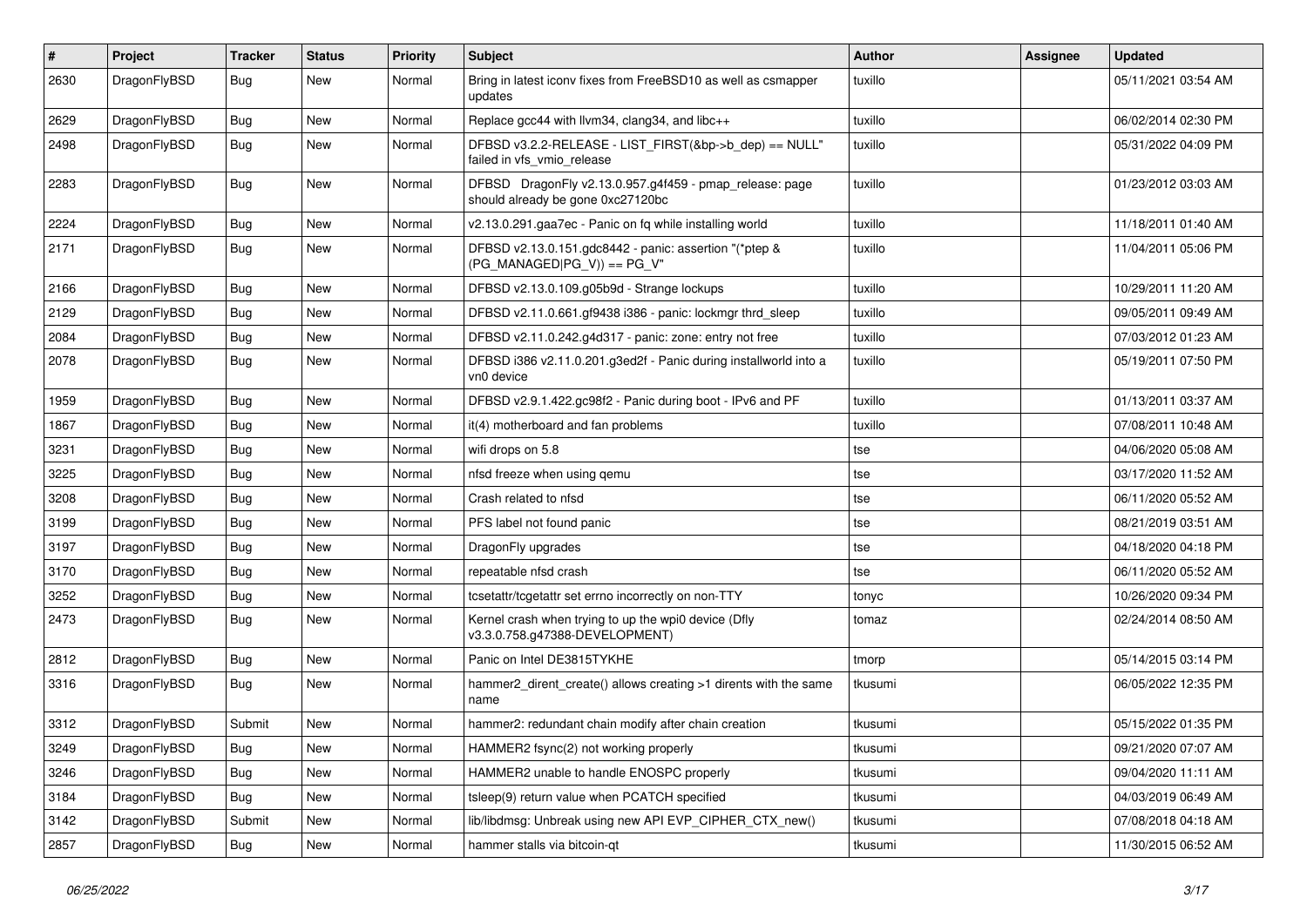| $\#$ | Project      | <b>Tracker</b> | <b>Status</b> | <b>Priority</b> | <b>Subject</b>                                                                                           | <b>Author</b>     | Assignee | <b>Updated</b>      |
|------|--------------|----------------|---------------|-----------------|----------------------------------------------------------------------------------------------------------|-------------------|----------|---------------------|
| 2609 | DragonFlyBSD | Bug            | <b>New</b>    | Normal          | master: panic: assertion<br>"LWKT_TOKEN_HELD_ANY(vm_object_token(object))" failed in<br>swp pager lookup | thomas.nikolajsen |          | 11/28/2013 11:36 AM |
| 2436 | DragonFlyBSD | Bug            | <b>New</b>    | Normal          | panic: assertion "lp->lwp_qcpu == dd->cpuid" failed in<br>dfly acquire curproc                           | thomas.nikolaisen |          | 01/23/2013 11:07 AM |
| 1984 | DragonFlyBSD | Bug            | New           | Normal          | hammer mount fails after crash - HAMMER: FIFO record bad head<br>signature                               | thomas.nikolajsen |          | 03/08/2011 06:57 PM |
| 3135 | DragonFlyBSD | Submit         | New           | Normal          | Add EVFILT RECV and EVFILT SEND                                                                          | tautolog          |          | 05/25/2018 09:59 PM |
| 3036 | DragonFlyBSD | <b>Bug</b>     | <b>New</b>    | Normal          | panic in icmp_redirect_start() ASSERT_IN_NETISR(0)                                                       | tautolog          |          | 05/11/2017 07:27 PM |
| 2921 | DragonFlyBSD | Submit         | <b>New</b>    | Normal          | Allow moused to accept userland mouse events                                                             | tautolog          |          | 05/11/2021 04:08 AM |
| 3217 | DragonFlyBSD | Bug            | <b>New</b>    | Normal          | rescue tools: make install fails if rescue folder doesn't exist                                          | t dfbsd           |          | 11/27/2019 08:16 PM |
| 2509 | DragonFlyBSD | <b>Bug</b>     | <b>New</b>    | Normal          | Redefinition of DIRBLKSIZ in restore(8)                                                                  | swildner          |          | 06/04/2022 04:40 AM |
| 1913 | DragonFlyBSD | <b>Bug</b>     | New           | Normal          | panic: assertion: ip->flush state != HAMMER FST FLUSH in<br>hammer_flush_inode_core                      | swildner          |          | 11/20/2010 05:27 PM |
| 1907 | DragonFlyBSD | <b>Bug</b>     | <b>New</b>    | Normal          | Hammer crash in hammer flusher flush()                                                                   | swildner          |          | 11/11/2010 05:07 AM |
| 2082 | DragonFlyBSD | Bug            | <b>New</b>    | Normal          | dfbsd 2.10.1 amd64 - mc port build error with 'bmake bin-install'                                        | sun-doctor        |          | 05/25/2011 07:18 PM |
| 2055 | DragonFlyBSD | <b>Bug</b>     | New           | Normal          | $ssh + IPV6 + bridge \Rightarrow$ connection freezes                                                     | steve             |          | 04/24/2011 07:13 PM |
| 2004 | DragonFlyBSD | Bug            | New           | Normal          | LWKT WAIT IPIQ panic                                                                                     | steve             |          | 03/08/2011 05:46 PM |
| 2587 | DragonFlyBSD | <b>Bug</b>     | New           | Normal          | SATA DVD writer not detected by DragonFly                                                                | srussell          |          | 09/04/2020 08:55 AM |
| 2586 | DragonFlyBSD | <b>Bug</b>     | New           | Normal          | pf: "modulate" state seems problematic                                                                   | srussell          |          | 09/25/2013 07:36 PM |
| 2077 | DragonFlyBSD | Bug            | New           | Normal          | USB devices conflicting                                                                                  | srussell          |          | 05/17/2011 05:12 PM |
| 2936 | DragonFlyBSD | <b>Bug</b>     | New           | Normal          | loader.efi crashes while loading kernel                                                                  | spaceille         |          | 08/20/2016 06:17 AM |
| 1964 | DragonFlyBSD | Bug            | New           | Normal          | iwn (panic assertion : wlan assert serialized)                                                           | sjmm.ptr          | josepht  | 02/01/2011 12:57 PM |
| 2061 | DragonFlyBSD | <b>Bug</b>     | <b>New</b>    | Normal          | USB keyboard boot panic                                                                                  | sjg               |          | 05/04/2012 12:20 AM |
| 1786 | DragonFlyBSD | <b>Bug</b>     | <b>New</b>    | Normal          | Calling NULL function pointer initiates panic loop                                                       | sjg               |          | 10/11/2010 05:28 PM |
| 2891 | DragonFlyBSD | Bug            | <b>New</b>    | Normal          | Kernel panic in IEEE802.11 related code                                                                  | shamaz            |          | 05/29/2016 05:49 PM |
| 2863 | DragonFlyBSD | <b>Bug</b>     | <b>New</b>    | Normal          | HAMMER synch tid is zero                                                                                 | shamaz            |          | 12/12/2015 11:24 PM |
| 2820 | DragonFlyBSD | Bug            | New           | Normal          | TP-Link USB Wi-Fi adapter cannot be reattached to the system                                             | shamaz            |          | 05/22/2015 09:45 PM |
| 1961 | DragonFlyBSD | <b>Bug</b>     | New           | Normal          | Can't create dump from DDB                                                                               | shamaz            |          | 01/29/2011 09:02 PM |
| 1935 | DragonFlyBSD | <b>Bug</b>     | New           | Normal          | mouse does not work after switching between x and console                                                | shamaz            |          | 12/13/2010 10:06 AM |
| 1884 | DragonFlyBSD | Bug            | New           | Normal          | System completely freezes while listening music (devbuf: malloc<br>limit exceeded)                       | shamaz            |          | 01/24/2011 05:00 PM |
| 2124 | DragonFlyBSD | Bug            | New           | Normal          | getty repeating too quickly on port /dev/ttyv0                                                           | sgeorge.ml        |          | 09/01/2011 04:28 AM |
| 2933 | DragonFlyBSD | Submit         | <b>New</b>    | Normal          | Remove unix domain socket support from cat(1)                                                            | sevan             |          | 08/01/2016 08:10 PM |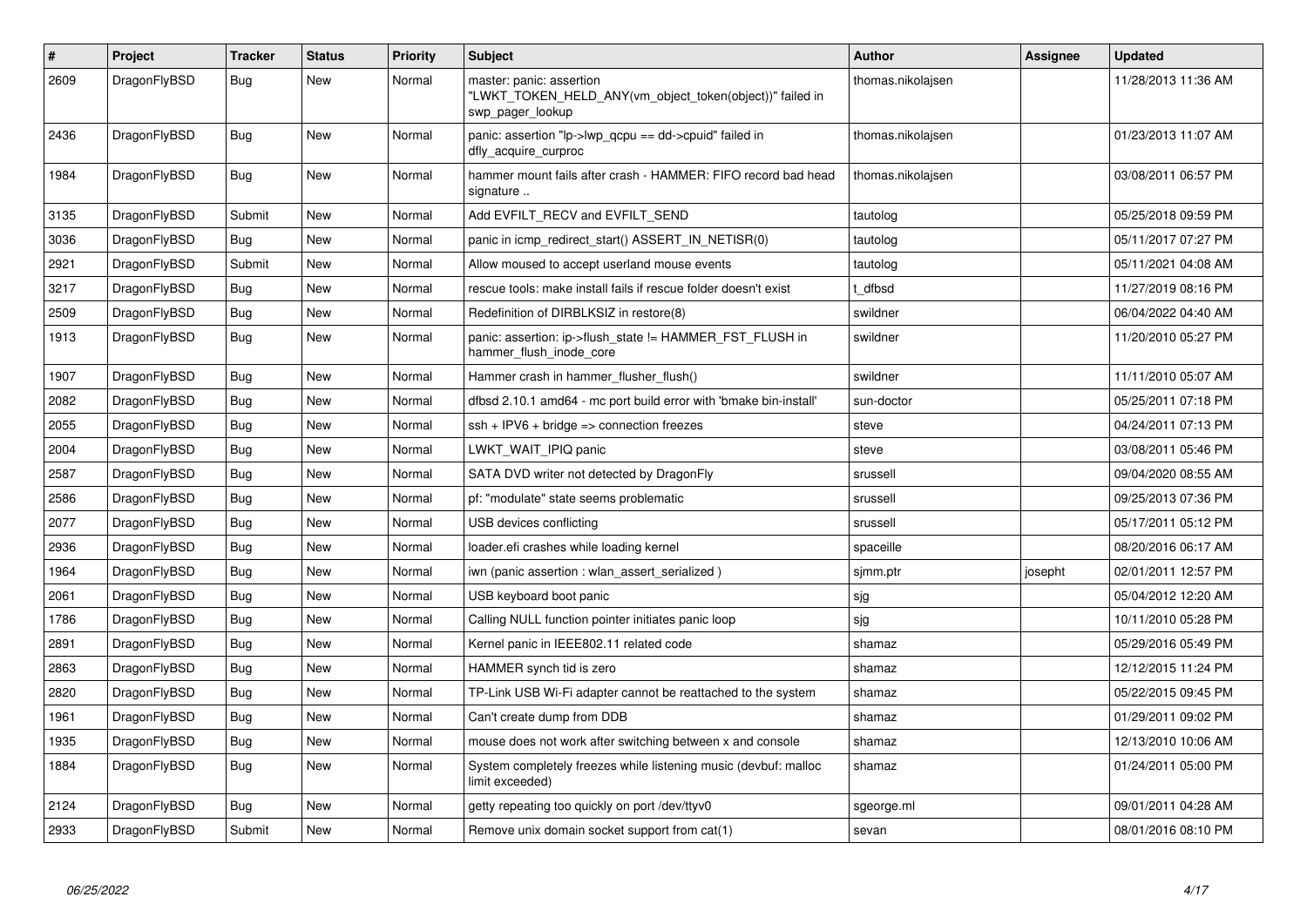| ∦    | Project      | <b>Tracker</b> | <b>Status</b> | <b>Priority</b> | Subject                                                                                                                                                                                           | Author       | Assignee | <b>Updated</b>      |
|------|--------------|----------------|---------------|-----------------|---------------------------------------------------------------------------------------------------------------------------------------------------------------------------------------------------|--------------|----------|---------------------|
| 2924 | DragonFlyBSD | Bug            | New           | Normal          | cat -v fails to tag characters in extended table with M- prefix with<br>some locales                                                                                                              | sevan        |          | 07/11/2016 07:18 AM |
| 2042 | DragonFlyBSD | Bug            | <b>New</b>    | Normal          | kernel panic, when run boot0cfg                                                                                                                                                                   | sepherosa    |          | 05/31/2022 03:01 PM |
| 1944 | DragonFlyBSD | Bug            | New           | Normal          | panic: backing_object 0xdea7b258 was somehow re-referenced<br>during collapse!                                                                                                                    | sepherosa    |          | 12/27/2010 02:06 AM |
| 2123 | DragonFlyBSD | Bug            | <b>New</b>    | Normal          | hammer is losing files                                                                                                                                                                            | schmir       |          | 08/30/2011 07:56 PM |
| 3047 | DragonFlyBSD | Bug            | <b>New</b>    | Normal          | HAMMER critical write error                                                                                                                                                                       | samuel       |          | 06/19/2019 09:50 AM |
| 2316 | DragonFlyBSD | Bug            | New           | Normal          | Ungraceful invalid password handling for adding a new user in the<br>installer                                                                                                                    | rune         |          | 04/27/2012 11:23 PM |
| 2080 | DragonFlyBSD | Bug            | <b>New</b>    | Normal          | panic: lockmgr thrd_sleep: called from interrupt, ipi, or hard code<br>section                                                                                                                    | rumcic       |          | 05/30/2011 05:06 PM |
| 2072 | DragonFlyBSD | <b>Bug</b>     | <b>New</b>    | Normal          | Fatal trap 12: stopped at lwkt_send_ipiq3                                                                                                                                                         | rumcic       |          | 05/17/2011 04:12 AM |
| 1975 | DragonFlyBSD | <b>Bug</b>     | <b>New</b>    | Normal          | Applications seg fault in select() and poll()                                                                                                                                                     | rumcic       |          | 05/31/2022 02:58 PM |
| 1874 | DragonFlyBSD | Bug            | <b>New</b>    | Normal          | mpd listening on all IPs, accepting only on one                                                                                                                                                   | rumcic       |          | 05/08/2011 01:01 PM |
| 1873 | DragonFlyBSD | Bug            | <b>New</b>    | Normal          | Panic upon usb mouse detach and reattaching                                                                                                                                                       | rumcic       |          | 02/01/2011 09:53 AM |
| 1192 | DragonFlyBSD | Submit         | <b>New</b>    | Normal          | KKASSERTs in sys/kern/uipc_{msg,socket}.c are too strict                                                                                                                                          | rumcic       |          | 05/11/2021 04:07 AM |
| 3141 | DragonFlyBSD | Bug            | <b>New</b>    | Normal          | dhclient blocks boot process                                                                                                                                                                      | rowo         |          | 12/16/2018 11:01 AM |
| 2738 | DragonFlyBSD | Bug            | New           | Normal          | Hammer: Strange behavior when trying to recover old version of<br>moved file                                                                                                                      | roland       |          | 11/20/2014 08:02 AM |
| 2626 | DragonFlyBSD | <b>Bug</b>     | <b>New</b>    | Normal          | iwn driver drops with error: "firmware error 'iwn_intr: fatal firmware<br>error'"                                                                                                                 | rodyaj       |          | 01/09/2014 05:50 AM |
| 2430 | DragonFlyBSD | <b>Bug</b>     | <b>New</b>    | Normal          | Alternate Password Hash method                                                                                                                                                                    | robin.carey1 |          | 10/07/2012 06:28 AM |
| 2138 | DragonFlyBSD | Bug            | <b>New</b>    | Normal          | > 100% CPU usage                                                                                                                                                                                  | robin.carey1 |          | 09/26/2011 12:20 PM |
| 1836 | DragonFlyBSD | Bug            | <b>New</b>    | Normal          | Incorrect TCP checksum show up in tcpdump                                                                                                                                                         | robgar1      |          | 05/15/2022 11:22 AM |
| 2822 | DragonFlyBSD | Bug            | <b>New</b>    | Normal          | USB 3.0 stick throws "reading primary partition table: error<br>accessing offset 000[] for 152" error, while the stick works on any<br>other OS I tested                                          | revuwa       | profmakx | 06/29/2015 05:56 AM |
| 3313 | DragonFlyBSD | Bug            | <b>New</b>    | Normal          | Can't boot from my live USB at all. The kernel loading process<br>hangs.                                                                                                                          | rempas       |          | 06/03/2022 12:16 AM |
| 2371 | DragonFlyBSD | <b>Bug</b>     | <b>New</b>    | Normal          | Timezone problem with America/Sao_Paulo                                                                                                                                                           | raitech      |          | 05/17/2012 01:42 PM |
| 1942 | DragonFlyBSD | Bug            | New           | Normal          | locking against myself in getcacheblk()?                                                                                                                                                          | qhwt.dfly    |          | 05/31/2022 02:15 PM |
| 1917 | DragonFlyBSD | <b>Bug</b>     | New           | Normal          | panic: assertion: (RB_EMPTY(&ip->rec_tree) && (ip->flags &<br>HAMMER_INODE_XDIRTY) == 0)    (!RB_EMPTY(&ip->rec_tree)<br>&& (ip->flags & HAMMER_INODE_XDIRTY) != 0) in<br>hammer_flush_inode_done | qhwt.dfly    |          | 11/24/2010 03:23 AM |
| 1876 | DragonFlyBSD | <b>Bug</b>     | New           | Normal          | devfs in jail + logging out from console( $t$ tyv1+) -> panic                                                                                                                                     | qhwt.dfly    | tuxillo  | 05/31/2022 03:24 PM |
| 3245 | DragonFlyBSD | <b>Bug</b>     | New           | Normal          | panic: free: guard1x fail, i915 load from loader.conf                                                                                                                                             | polachok     |          | 08/21/2020 10:36 AM |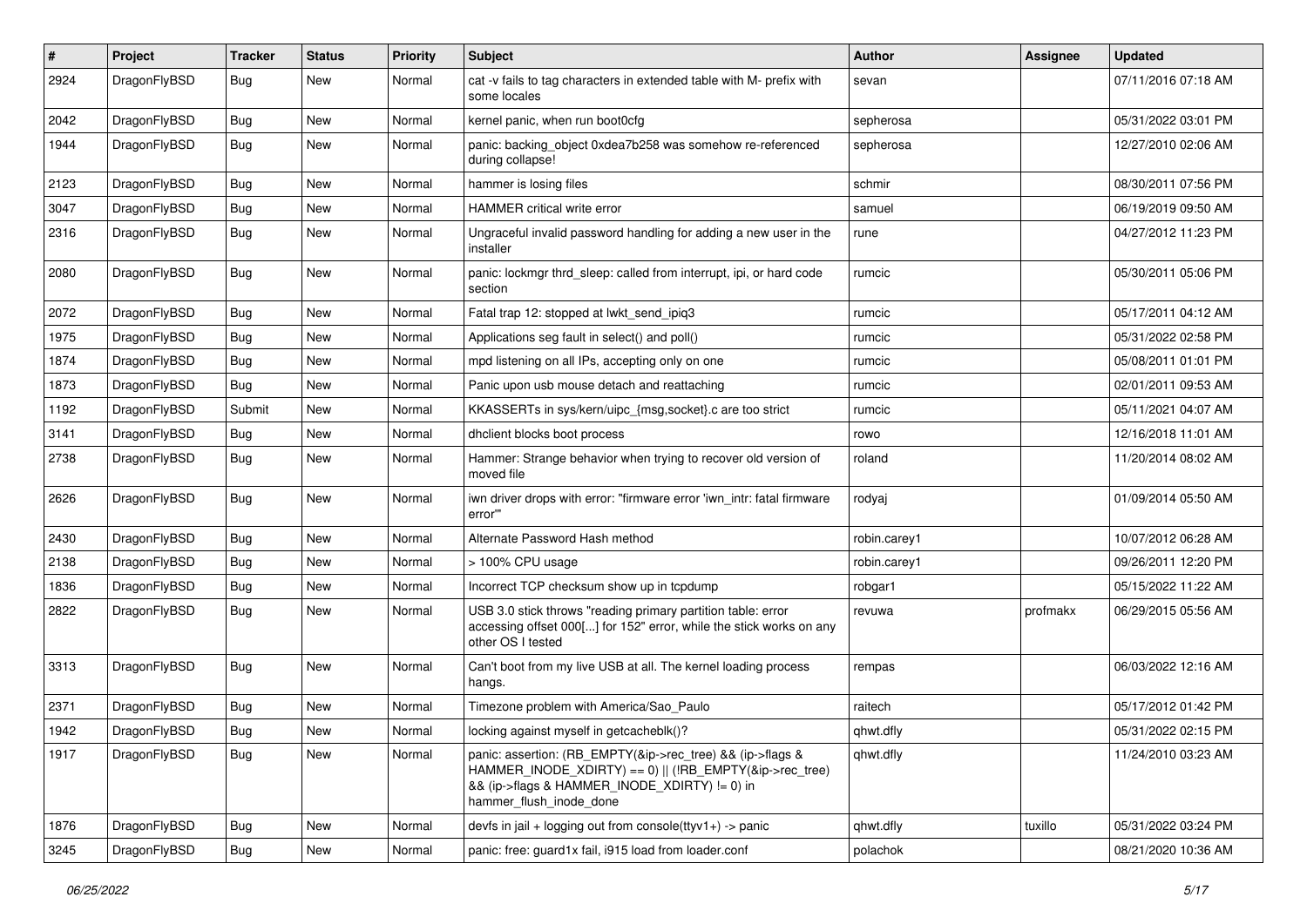| $\sharp$ | Project      | <b>Tracker</b> | <b>Status</b> | <b>Priority</b> | Subject                                                                                                        | Author   | Assignee | <b>Updated</b>      |
|----------|--------------|----------------|---------------|-----------------|----------------------------------------------------------------------------------------------------------------|----------|----------|---------------------|
| 2496     | DragonFlyBSD | <b>Bug</b>     | New           | Normal          | NTFS malloc limit exceeded                                                                                     | plasmob  | tuxillo  | 02/19/2013 08:47 AM |
| 3302     | DragonFlyBSD | Bug            | New           | Normal          | Will not boot on System76 Lemur Pro (lemp10)                                                                   | piecuch  |          | 11/03/2021 10:21 AM |
| 3298     | DragonFlyBSD | <b>Bug</b>     | New           | Normal          | Running "w" and having logged in via XDM through VNC, "w" prints<br>an extra error message                     | piecuch  |          | 10/25/2021 09:16 AM |
| 3239     | DragonFlyBSD | Bug            | <b>New</b>    | Normal          | unable to SIGKILL glitched emacs                                                                               | piecuch  |          | 05/26/2020 03:30 AM |
| 3238     | DragonFlyBSD | <b>Bug</b>     | New           | Normal          | race conditions when printing from vkernel console                                                             | piecuch  |          | 05/19/2020 02:50 PM |
| 3247     | DragonFlyBSD | Bug            | New           | Normal          | Kernel panic doing nothing much                                                                                | phma     |          | 09/12/2020 11:40 PM |
| 2816     | DragonFlyBSD | Bug            | <b>New</b>    | Normal          | A multitasking process being debugged can get stuck                                                            | phma     |          | 05/19/2015 03:57 AM |
| 2611     | DragonFlyBSD | Bug            | New           | Normal          | Change in IP address results in network not working                                                            | phma     |          | 12/05/2013 07:55 PM |
| 2557     | DragonFlyBSD | <b>Bug</b>     | <b>New</b>    | Normal          | stock 3.4.1 kernel halts during booting if dm and dm_target_crypt<br>are loaded and RAID controller is present | phma     |          | 05/12/2013 10:38 PM |
| 2389     | DragonFlyBSD | <b>Bug</b>     | <b>New</b>    | Normal          | computer crashed while listing processes                                                                       | phma     |          | 06/18/2012 02:49 PM |
| 2387     | DragonFlyBSD | Bug            | New           | Normal          | hammer ignores -t during dedup                                                                                 | phma     |          | 06/17/2012 12:30 PM |
| 2331     | DragonFlyBSD | Bug            | New           | Normal          | reading mouse mode from unopen file descriptor hangs mouse<br>driver                                           | phma     |          | 03/14/2012 09:43 AM |
| 2311     | DragonFlyBSD | Bug            | New           | Normal          | Xorg crash having something to do with drm                                                                     | phma     |          | 02/22/2012 09:59 AM |
| 2306     | DragonFlyBSD | Bug            | New           | Normal          | a crash starts the kernel debugger in text mode, but just reboots in X                                         | phma     |          | 02/11/2012 08:02 PM |
| 1559     | DragonFlyBSD | Bug            | <b>New</b>    | Normal          | kernel trap                                                                                                    | phma     |          | 11/27/2021 08:43 AM |
| 1990     | DragonFlyBSD | Bug            | New           | Normal          | /mnt too large to mount                                                                                        | peur.neu |          | 02/16/2011 11:24 PM |
| 1951     | DragonFlyBSD | Bug            | <b>New</b>    | Normal          | dma_timeouts at phyaddr on a good hdd                                                                          | peur.neu |          | 01/04/2011 07:12 AM |
| 1943     | DragonFlyBSD | Bug            | New           | Normal          | hammer assertion panic                                                                                         | peter    |          | 12/27/2010 12:45 AM |
| 3226     | DragonFlyBSD | <b>Bug</b>     | New           | Normal          | Xorg freezes in vm: thread stuck in "objtrm1"                                                                  | peeter   |          | 04/08/2020 02:10 AM |
| 2970     | DragonFlyBSD | <b>Bug</b>     | New           | Normal          | kernel 4.7: "Is -I" causes panic on UDF filesystem: "bgetvp -<br>overlapping buffer"                           | peeter   |          | 12/21/2016 02:46 AM |
| 2898     | DragonFlyBSD | Bug            | <b>New</b>    | Normal          | <b>HAMMER</b> panic                                                                                            | pavalos  |          | 11/03/2018 07:05 AM |
| 2526     | DragonFlyBSD | Bug            | New           | Normal          | hammer cleanup doesn't run on first day of DST                                                                 | pavalos  |          | 10/18/2016 05:28 PM |
| 2248     | DragonFlyBSD | <b>Bug</b>     | New           | Normal          | sysctl panic                                                                                                   | pavalos  |          | 11/23/2011 06:23 PM |
| 2199     | DragonFlyBSD | <b>Bug</b>     | <b>New</b>    | Normal          | screen segfaults if utmpx isn't present                                                                        | pavalos  |          | 11/15/2011 10:52 PM |
| 2099     | DragonFlyBSD | Bug            | New           | Normal          | page fault panic in vm system                                                                                  | pavalos  |          | 07/10/2011 08:51 AM |
| 2048     | DragonFlyBSD | <b>Bug</b>     | New           | Normal          | panic: ffs_sync: rofs mod                                                                                      | pavalos  |          | 04/12/2011 05:45 AM |
| 2008     | DragonFlyBSD | <b>Bug</b>     | <b>New</b>    | Normal          | lwkt_setcpu_remote: td->td_flags 00800621 console flood                                                        | pavalos  |          | 03/06/2011 09:37 PM |
| 1969     | DragonFlyBSD | <b>Bug</b>     | New           | Normal          | pf-related network problem                                                                                     | pavalos  | lentferj | 02/01/2011 06:57 PM |
| 1949     | DragonFlyBSD | <b>Bug</b>     | New           | Normal          | iwn panic                                                                                                      | pavalos  |          | 01/30/2011 03:21 AM |
| 1946     | DragonFlyBSD | <b>Bug</b>     | New           | Normal          | ieee80211 panic                                                                                                | pavalos  | josepht  | 01/27/2011 06:00 PM |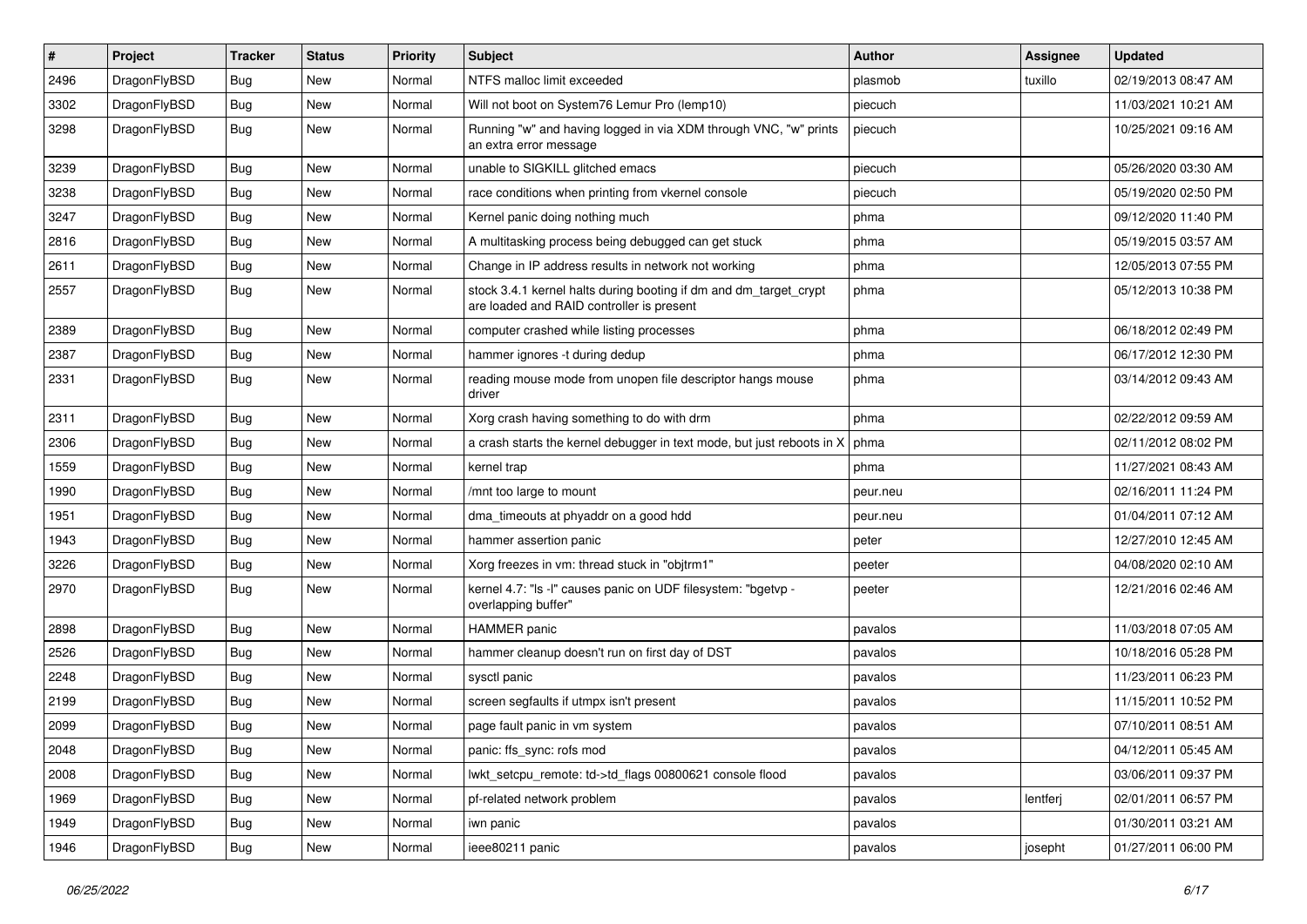| $\pmb{\#}$ | Project      | <b>Tracker</b> | <b>Status</b> | <b>Priority</b> | <b>Subject</b>                                                                                          | <b>Author</b>          | Assignee  | <b>Updated</b>      |
|------------|--------------|----------------|---------------|-----------------|---------------------------------------------------------------------------------------------------------|------------------------|-----------|---------------------|
| 1769       | DragonFlyBSD | Bug            | New           | Normal          | panic: assertion: _tp->tt_msg->tt_cpuid == mycpuid in<br>tcp_callout_active                             | pavalos                | sjg       | 05/15/2022 11:07 AM |
| 2874       | DragonFlyBSD | <b>Bug</b>     | <b>New</b>    | Normal          | make world DESTDIR=/emptydir fails                                                                      | pascii                 |           | 12/25/2015 07:04 AM |
| 2802       | DragonFlyBSD | Bug            | New           | Normal          | USB Wifi urtwn0 crash from cd boot                                                                      | opvalues               |           | 03/10/2015 01:07 AM |
| 2799       | DragonFlyBSD | Bug            | New           | Normal          | Fatal trap 12 caused by moused(8) -p/dev/cual0                                                          | opvalues               |           | 03/04/2015 11:01 PM |
| 3052       | DragonFlyBSD | Bug            | <b>New</b>    | Normal          | panic DragonFly v4.8.1-RELEASE by mounting a malformed NTFS<br>image [64.000]                           | open.source@ribose.com |           | 08/14/2017 03:22 AM |
| 3051       | DragonFlyBSD | <b>Bug</b>     | <b>New</b>    | Normal          | panic DragonFly v4.8.1-RELEASE by mounting a malformed NTFS<br>image [12.000]                           | open.source@ribose.com |           | 08/14/2017 03:20 AM |
| 3049       | DragonFlyBSD | <b>Bug</b>     | <b>New</b>    | Normal          | panic DragonFly v4.8.1-RELEASE by mounting a malformed<br>msdosfs image [12.128]                        | open.source@ribose.com |           | 08/14/2017 02:53 AM |
| 2622       | DragonFlyBSD | Bug            | <b>New</b>    | Normal          | VAIO FIT15E fn keys support                                                                             | nonsolosoft            |           | 12/31/2013 01:31 AM |
| 2621       | DragonFlyBSD | Bug            | <b>New</b>    | Normal          | core dump using cdrom                                                                                   | nonsolosoft            |           | 12/27/2013 12:43 AM |
| 2412       | DragonFlyBSD | <b>Bug</b>     | <b>New</b>    | Normal          | wlan0 fails to get address via dhclient                                                                 | nonsolosoft            |           | 08/30/2012 05:55 AM |
| 2182       | DragonFlyBSD | <b>Bug</b>     | <b>New</b>    | Normal          | if msk PHY FIFO underrun/overflow                                                                       | nonsolosoft            |           | 09/03/2012 06:39 AM |
| 1193       | DragonFlyBSD | Bug            | <b>New</b>    | Normal          | kernel doesn't recognize cdrom drive                                                                    | nonsolosoft            |           | 01/25/2014 09:11 PM |
| 3215       | DragonFlyBSD | Bug            | New           | Normal          | Hang in todrain(3) after write(3)                                                                       | noloader               |           | 11/25/2019 03:08 PM |
| 2098       | DragonFlyBSD | Submit         | <b>New</b>    | Normal          | [PATCH] correct ath man page example<br>(/usr/src/share/man/man4/ath.4)                                 | nobody                 |           | 11/15/2011 12:27 AM |
| 2104       | DragonFlyBSD | Bug            | <b>New</b>    | Normal          | network configuration seg. fault on install CD                                                          | navratil               |           | 07/26/2011 07:55 AM |
| 3218       | DragonFlyBSD | Bug            | <b>New</b>    | Normal          | Kernel panics are not sent to comconsole when booted over EFI                                           | mqudsi                 |           | 12/02/2019 08:52 PM |
| 3235       | DragonFlyBSD | <b>Bug</b>     | New           | Normal          | Kernel panic in devfs_vnops.c                                                                           | mneumann               |           | 04/28/2020 07:00 AM |
| 3222       | DragonFlyBSD | Bug            | New           | Normal          | gcc - undefined reference to '__atomic_load' (missing libatomic?)                                       | mneumann               |           | 02/08/2020 02:45 AM |
| 2972       | DragonFlyBSD | Bug            | <b>New</b>    | Normal          | ipfw3 "deny to me" does not work correctly                                                              | mneumann               |           | 12/27/2016 12:11 PM |
| 2881       | DragonFlyBSD | Bug            | New           | Normal          | Pulseaudio hangs/resets system when starting X11                                                        | mneumann               |           | 01/09/2016 03:08 AM |
| 2788       | DragonFlyBSD | Bug            | <b>New</b>    | Normal          | ioctl GSLICEINFO: Not working for vnode slice                                                           | mneumann               |           | 02/12/2015 07:49 AM |
| 1293       | DragonFlyBSD | Bug            | <b>New</b>    | Normal          | 2.2.1-REL Installer Request                                                                             | mk                     | tuxillo   | 05/11/2021 04:00 AM |
| 2598       | DragonFlyBSD | Bug            | New           | Normal          | i386 via USB Booting                                                                                    | mbzadegan              |           | 10/21/2013 02:28 AM |
| 2067       | DragonFlyBSD | Bug            | New           | Normal          | sound/pcm: "play interrupt timeout, channel dead"                                                       | matthiasr              |           | 05/11/2021 03:55 AM |
| 3035       | DragonFlyBSD | <b>Bug</b>     | New           | Normal          | panic: assertion "cpu >= 0 && cpu < ncpus" failed in netisr_cpuport<br>at /usr/src/sys/net/netisr2.h:87 | ⊺masu                  |           | 05/11/2017 01:24 AM |
| 2809       | DragonFlyBSD | <b>Bug</b>     | New           | Normal          | hammer mirror-stream                                                                                    | masu                   |           | 04/10/2015 12:33 AM |
| 2092       | DragonFlyBSD | Bug            | New           | Normal          | Panic: Bad link elm 0x next->prev != elm                                                                | masterblaster          | dillon    | 12/04/2011 12:49 PM |
| 2370       | DragonFlyBSD | <b>Bug</b>     | New           | Normal          | panic: ffs valloc: dup alloc                                                                            | marino                 | vsrinivas | 02/01/2013 09:28 AM |
| 2167       | DragonFlyBSD | <b>Bug</b>     | New           | Normal          | shutdown/reboot fails after uptime msg                                                                  | marino                 |           | 11/28/2011 03:01 AM |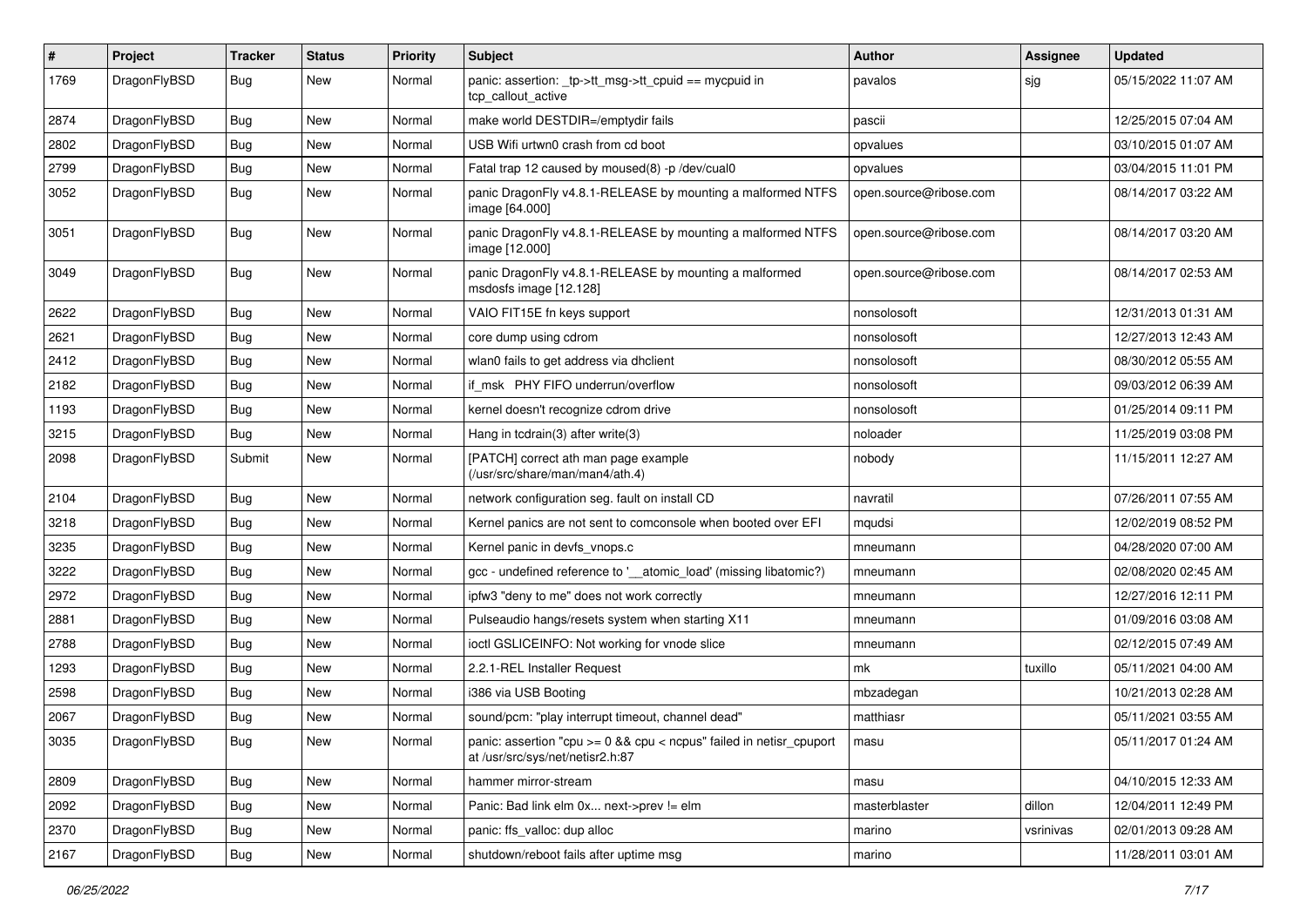| $\sharp$ | Project      | <b>Tracker</b> | <b>Status</b> | <b>Priority</b> | Subject                                                                                                    | Author          | Assignee | <b>Updated</b>      |
|----------|--------------|----------------|---------------|-----------------|------------------------------------------------------------------------------------------------------------|-----------------|----------|---------------------|
| 2531     | DragonFlyBSD | Bug            | New           | Normal          | camcontrol fails to disable APM                                                                            | m.lombardi85    |          | 03/23/2013 12:28 PM |
| 2808     | DragonFlyBSD | Bug            | New           | Normal          | X freeze by switching between X and VT - results in black screen                                           | lukesky333      |          | 05/11/2021 03:55 AM |
| 2434     | DragonFlyBSD | Bug            | New           | Normal          | BTX Halted - Boot fails on USB/GUI                                                                         | lucmv           |          | 10/17/2012 08:12 PM |
| 2565     | DragonFlyBSD | Bug            | New           | Normal          | "ifconfig ix0 up" panic                                                                                    | ltpig402a       |          | 06/03/2013 05:46 AM |
| 2917     | DragonFlyBSD | Bug            | <b>New</b>    | Normal          | da8: reading primary partition table: error accessing offset<br>000000000000 for 512                       | liweitianux     |          | 05/11/2021 08:43 PM |
| 2892     | DragonFlyBSD | Bug            | New           | Normal          | swap pager:indefinite wait bufferf error                                                                   | <b>Ihmwzy</b>   |          | 02/21/2016 10:32 PM |
| 1939     | DragonFlyBSD | Bug            | <b>New</b>    | Normal          | Panic on nightly build and stress test box                                                                 | lentferj        |          | 12/18/2010 08:41 AM |
| 1916     | DragonFlyBSD | Bug            | New           | Normal          | Constant crashes on x86 64 with UFS                                                                        | lentferj        |          | 11/21/2010 07:40 PM |
| 2645     | DragonFlyBSD | Bug            | <b>New</b>    | Normal          | panic with dsched fq and ioprio                                                                            | jyoung15        |          | 02/20/2014 07:29 AM |
| 2444     | DragonFlyBSD | Bug            | New           | Normal          | Crash during Hammer overnight cleanup                                                                      | justin          |          | 11/04/2012 07:58 AM |
| 2245     | DragonFlyBSD | Bug            | <b>New</b>    | Normal          | panic: assertion "ref < &td->td_toks_end" failed in lwkt_gettoken at<br>/usr/src/sys/kern/lwkt_token.c:588 | juanfra684      |          | 11/22/2011 07:41 PM |
| 2153     | DragonFlyBSD | Bug            | New           | Normal          | Too many unuseful warnings at boot                                                                         | juanfra684      |          | 10/18/2011 10:16 PM |
| 2568     | DragonFlyBSD | Bug            | New           | Normal          | AHCI panic                                                                                                 | josepht         |          | 06/07/2013 05:52 PM |
| 2712     | DragonFlyBSD | Bug            | <b>New</b>    | Normal          | connect(2) returns EINVAL when retrying after ECONNREFUSED                                                 | jorisgio        |          | 08/14/2014 05:31 PM |
| 2890     | DragonFlyBSD | Bug            | New           | Normal          | not able to boot usb installer on Toshiba Chromebook 2                                                     | johnnywhishbone |          | 02/22/2016 03:42 AM |
| 2369     | DragonFlyBSD | Bug            | <b>New</b>    | Normal          | panic: Bad link elm 0xffffffe07edf6068 next->prev != elm                                                   | jaydg           |          | 08/15/2012 03:04 AM |
| 2308     | DragonFlyBSD | Bug            | New           | Normal          | System freeze when unloading snd_hda                                                                       | jaydg           |          | 02/19/2012 07:15 AM |
| 3134     | DragonFlyBSD | Bug            | New           | Normal          | RFC 3021 (/31 networks) appear to be unsupported                                                           | jailbird        |          | 05/16/2018 11:03 PM |
| 2746     | DragonFlyBSD | Bug            | New           | Normal          | some fraction of xterms started from the xmonad window manager<br>get killed with SIGALRM                  | isenmann        | profmakx | 12/28/2014 02:51 AM |
| 2604     | DragonFlyBSD | Bug            | <b>New</b>    | Normal          | dell laptop does not boot with LATEST                                                                      | isenmann        |          | 11/20/2013 02:07 AM |
| 3029     | DragonFlyBSD | Bug            | <b>New</b>    | Normal          | Running DflyBSD 4.8 on FreeBSD bhyve as a guest                                                            | iron            |          | 05/13/2022 04:33 AM |
| 3189     | DragonFlyBSD | Bug            | <b>New</b>    | Normal          | Allow DragonFly Mail Agent to accept an alternate config via<br>command line switch                        | iang            |          | 08/16/2021 12:42 AM |
| 3206     | DragonFlyBSD | Submit         | <b>New</b>    | Normal          | update psm/kbd to FreeBSD 12.0 code                                                                        | htse            |          | 10/05/2019 03:49 PM |
| 3201     | DragonFlyBSD | Submit         | New           | Normal          | Fixes make search display                                                                                  | htse            |          | 08/20/2021 04:02 PM |
| 2125     | DragonFlyBSD | Bug            | New           | Normal          | Weird garbage in dmesg                                                                                     | herrgard        |          | 08/30/2011 08:04 PM |
| 2045     | DragonFlyBSD | <b>Bug</b>     | New           | Normal          | ral(4): Fatal trap 12: page fault while in kernel mode (two panics)                                        | herrgard        |          | 11/03/2011 05:34 PM |
| 1525     | DragonFlyBSD | <b>Bug</b>     | New           | Normal          | boehm-gc problems                                                                                          | hasso           |          | 10/13/2012 07:13 PM |
| 1430     | DragonFlyBSD | <b>Bug</b>     | New           | Normal          | Buggy w(1)?                                                                                                | hasso           | alexh    | 11/24/2010 08:09 AM |
| 2094     | DragonFlyBSD | <b>Bug</b>     | New           | Normal          | Segfault when gdb printing backtrace from core dump                                                        | greenrd         |          | 06/25/2011 04:14 PM |
| 3165     | DragonFlyBSD | <b>Bug</b>     | New           | Normal          | Looping at boot time                                                                                       | gop             |          | 12/28/2018 01:04 PM |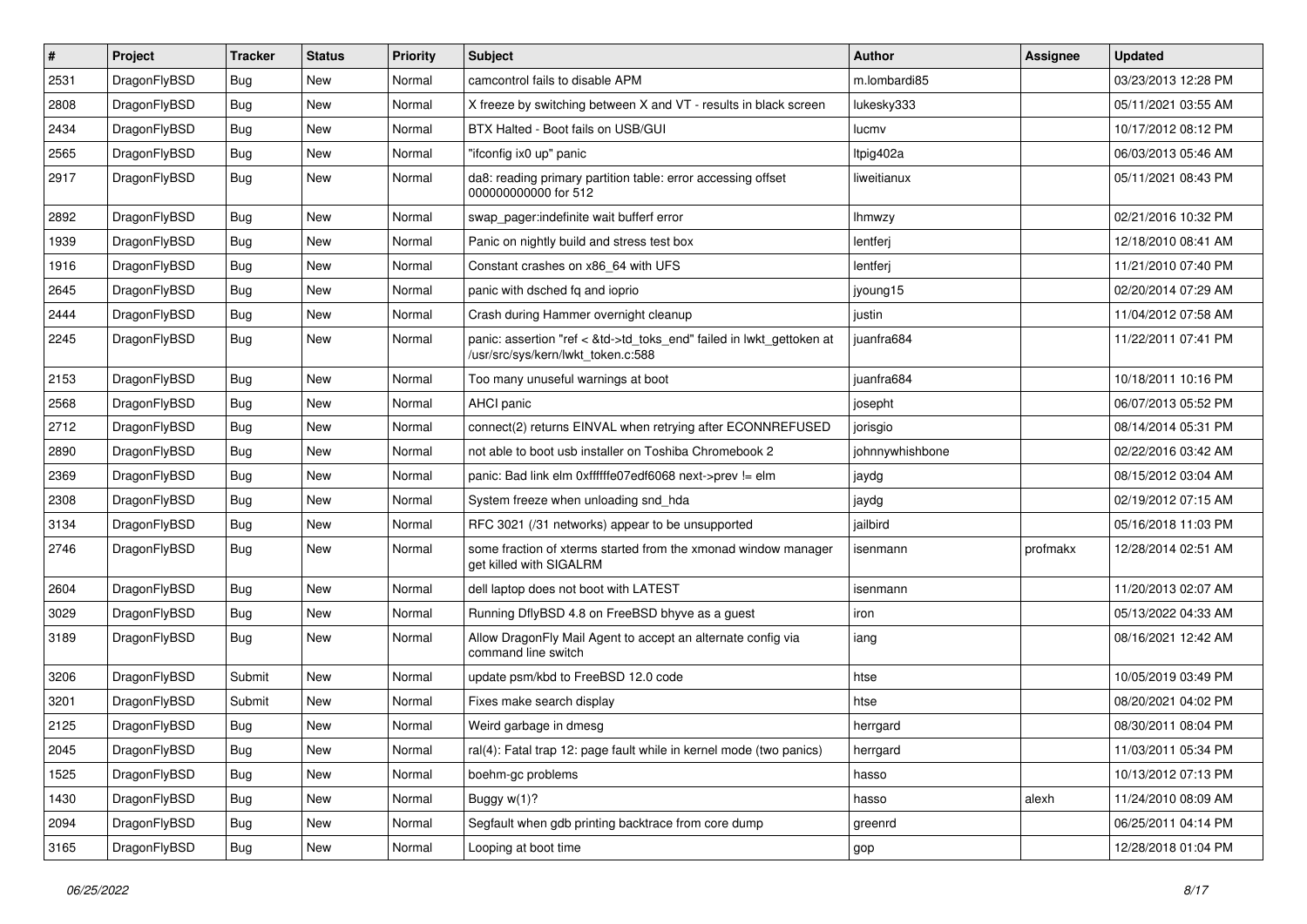| $\sharp$ | Project      | <b>Tracker</b> | <b>Status</b> | <b>Priority</b> | Subject                                                                                                    | Author        | <b>Assignee</b> | <b>Updated</b>      |
|----------|--------------|----------------|---------------|-----------------|------------------------------------------------------------------------------------------------------------|---------------|-----------------|---------------------|
| 2577     | DragonFlyBSD | Bug            | New           | Normal          | virtio-blk iops performance is cpu limited on high end devices                                             | gjs278        | vsrinivas       | 08/01/2013 02:28 PM |
| 2803     | DragonFlyBSD | Bug            | <b>New</b>    | Normal          | HAMMER: Warning: UNDO area too small!                                                                      | ftigeot       |                 | 03/11/2015 03:42 PM |
| 2674     | DragonFlyBSD | <b>Bug</b>     | New           | Normal          | <b>GPT Support</b>                                                                                         | ftigeot       |                 | 12/28/2015 02:54 PM |
| 2619     | DragonFlyBSD | Bug            | New           | Normal          | DragonFly 3.6 can't be installed on a 6TB volume                                                           | ftigeot       |                 | 02/23/2014 11:55 PM |
| 2535     | DragonFlyBSD | Bug            | <b>New</b>    | Normal          | Imap processes apparentlt blocked on disk I/O                                                              | ftigeot       |                 | 04/02/2013 09:31 AM |
| 2416     | DragonFlyBSD | <b>Bug</b>     | <b>New</b>    | Normal          | ".' entry can be removed on mounted nfs filesystem                                                         | ftigeot       | tuxillo         | 06/03/2014 04:40 AM |
| 2122     | DragonFlyBSD | Submit         | New           | Normal          | [Review] Fixes to the VFS layer                                                                            | ftigeot       |                 | 05/31/2022 03:25 PM |
| 2051     | DragonFlyBSD | Bug            | New           | Normal          | No ipv6 lan route entry created on 2.10                                                                    | ftigeot       |                 | 04/21/2011 10:37 AM |
| 1923     | DragonFlyBSD | <b>Bug</b>     | New           | Normal          | Abysmal NFS performance with IPv6                                                                          | ftigeot       |                 | 12/05/2010 09:34 PM |
| 1826     | DragonFlyBSD | Bug            | New           | Normal          | panic during boot: assertion so->so_port  in tcp_input                                                     | ftigeot       |                 | 05/15/2022 11:05 AM |
| 1818     | DragonFlyBSD | <b>Bug</b>     | New           | Normal          | panic: Bad tailg NEXT (kqueue issue ?)                                                                     | ftigeot       |                 | 05/15/2022 11:40 AM |
| 1899     | DragonFlyBSD | <b>Bug</b>     | <b>New</b>    | Normal          | Keyboard doesn't work                                                                                      | fransm        |                 | 05/15/2022 03:32 PM |
| 2569     | DragonFlyBSD | Bug            | New           | Normal          | ctime NFS                                                                                                  | ferney        |                 | 08/11/2013 04:35 AM |
| 2075     | DragonFlyBSD | <b>Bug</b>     | New           | Normal          | pflogd on x86_64                                                                                           | fanch         |                 | 05/16/2011 04:04 PM |
| 3276     | DragonFlyBSD | Submit         | <b>New</b>    | Normal          | Add option controlling whether gpt expand expands the last partition<br>(needs testing)                    | falsifian     |                 | 07/10/2021 03:35 AM |
| 2544     | DragonFlyBSD | Bug            | New           | Normal          | live DVD system boot (menu option 1) caused db> prompt on<br>PE1950                                        | estrabd       |                 | 05/11/2021 03:54 AM |
| 2254     | DragonFlyBSD | Bug            | New           | Normal          | panic: assertion "ref < &td->td_toks_end" failed in lwkt_gettoken at<br>/usr/src/sys/kern/lwkt_token.c:588 | eocallaghan   |                 | 12/05/2011 10:21 PM |
| 2164     | DragonFlyBSD | Bug            | <b>New</b>    | Normal          | panic on reboot from usb.                                                                                  | eocallaghan   |                 | 10/27/2011 09:29 AM |
| 2161     | DragonFlyBSD | <b>Bug</b>     | New           | Normal          | Outdated xorg.conf file gets installed into etc and screws up mouse                                        | eocallaghan   |                 | 10/27/2011 01:51 PM |
| 2158     | DragonFlyBSD | Bug            | <b>New</b>    | Normal          | iwn panics with assertion on boot.                                                                         | eocallaghan   |                 | 10/24/2011 04:13 PM |
| 1877     | DragonFlyBSD | <b>Bug</b>     | <b>New</b>    | Normal          | Freeze during 1st hammer cleanup after new install                                                         | elekktretterr |                 | 05/15/2022 11:43 AM |
| 1634     | DragonFlyBSD | <b>Bug</b>     | New           | Normal          | panic: spin lock: 0xe4ad1320, indefinitive wait!                                                           | elekktretterr |                 | 01/19/2015 03:21 AM |
| 1463     | DragonFlyBSD | Bug            | <b>New</b>    | Normal          | Mountroot before drives are initialized                                                                    | elekktretterr |                 | 12/07/2010 01:30 PM |
| 1194     | DragonFlyBSD | <b>Bug</b>     | <b>New</b>    | Normal          | SCSI errors while trying to copy photos from my camera                                                     | elekktretterr |                 | 01/14/2015 04:39 PM |
| 3117     | DragonFlyBSD | <b>Bug</b>     | New           | Normal          | Problem with colours if "intel" video-driver used                                                          | dpostolov     |                 | 01/07/2018 11:35 PM |
| 3116     | DragonFlyBSD | Bug            | <b>New</b>    | Normal          | da0 detects on very big volume if to _remove_ usb install stick and<br>reboot on Intel NUC5PPYH            | dpostolov     |                 | 01/07/2018 09:40 PM |
| 1774     | DragonFlyBSD | <b>Bug</b>     | New           | Normal          | New IP header cleanup branch available for testing                                                         | dillon        |                 | 05/15/2022 10:59 AM |
| 2708     | DragonFlyBSD | <b>Bug</b>     | New           | Normal          | unable to send TCP nor UDP on age(4) interface                                                             | dermiste      |                 | 05/11/2021 03:54 AM |
| 3154     | DragonFlyBSD | Submit         | New           | Normal          | Update serial handling in bootloader                                                                       | ddegroot      | dillon          | 11/06/2018 11:21 PM |
| 3147     | DragonFlyBSD | Submit         | New           | Normal          | Enable headless installation                                                                               | ddegroot      |                 | 10/09/2018 01:25 PM |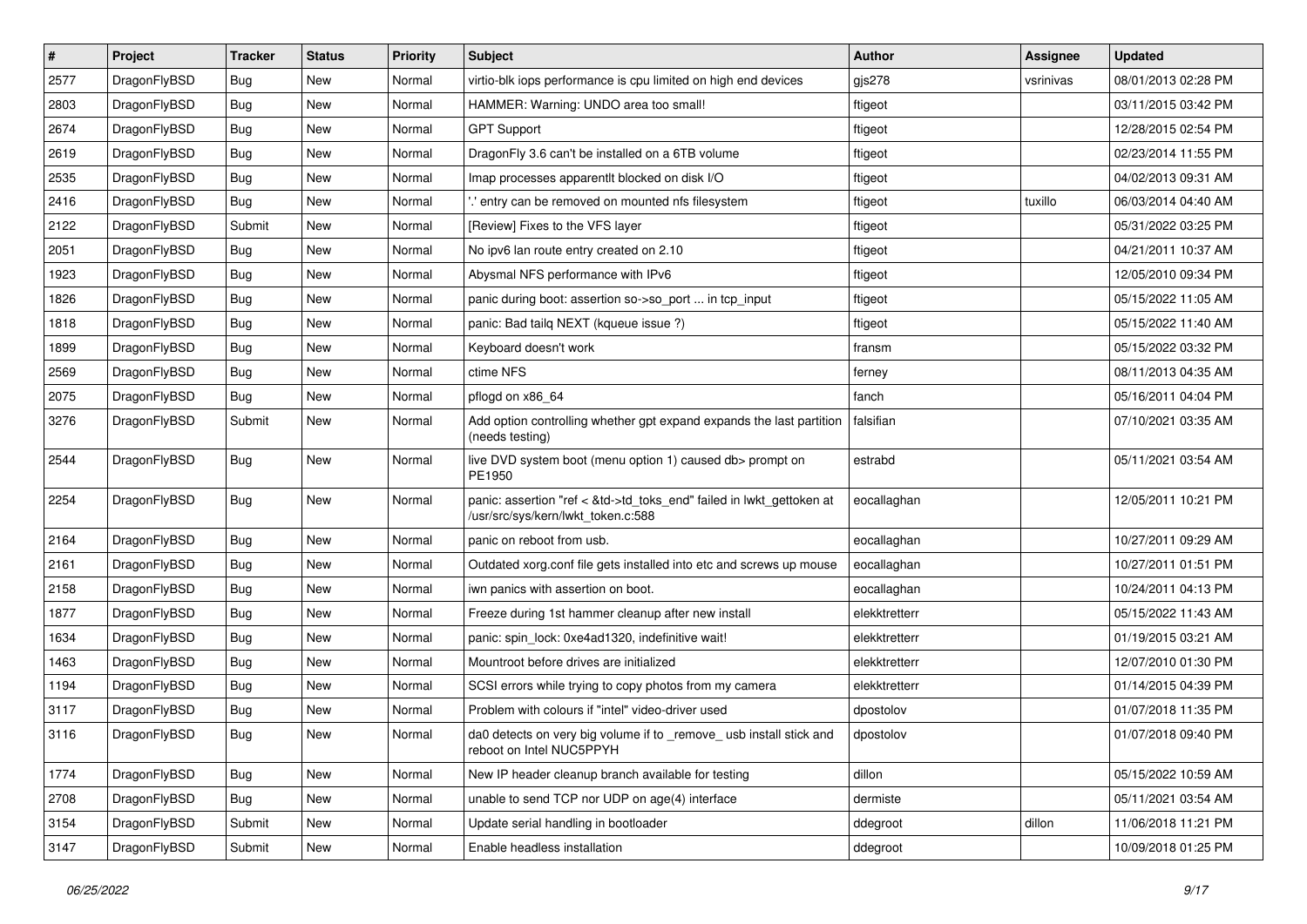| #    | Project      | <b>Tracker</b> | <b>Status</b> | <b>Priority</b> | Subject                                                                                                    | Author     | Assignee | <b>Updated</b>      |
|------|--------------|----------------|---------------|-----------------|------------------------------------------------------------------------------------------------------------|------------|----------|---------------------|
| 3076 | DragonFlyBSD | <b>Bug</b>     | New           | Normal          | sys/dev/netif/ig hal/e1000 ich8lan.c:1594: sanity checking mixup?                                          | dcb        |          | 10/11/2017 01:58 AM |
| 3025 | DragonFlyBSD | Bug            | New           | Normal          | sys/dev/powermng/powernow/powernow.c:284: bad comparison?                                                  | dcb        |          | 09/23/2017 07:45 AM |
| 3022 | DragonFlyBSD | Bug            | New           | Normal          | sys/dev/netif/ath/ath/if ath.c:2142: strange bitmask?                                                      | dcb        |          | 04/11/2017 11:49 AM |
| 3018 | DragonFlyBSD | Bug            | New           | Normal          | sys/bus/u4b/wlan/if run.c:5464]: (style) Redundant condition                                               | dcb        |          | 04/11/2017 11:26 AM |
| 2994 | DragonFlyBSD | Bug            | <b>New</b>    | Normal          | Intermittent boot hangs after git: hammer - HAMMER Version 7                                               | davshao    |          | 03/30/2017 02:06 PM |
| 2835 | DragonFlyBSD | Bug            | <b>New</b>    | Normal          | /usr/include/c++/5.0/bits/c++locale.h likes<br>POSIX_C_SOURCE>=200809                                      | davshao    |          | 11/18/2015 03:40 AM |
| 2688 | DragonFlyBSD | Bug            | <b>New</b>    | Normal          | 67613368bdda7 Fix wrong checks for U4B presence Asrock Z77M<br>difficulty detecting USB keyboard           | davshao    |          | 06/28/2014 07:08 PM |
| 2652 | DragonFlyBSD | <b>Bug</b>     | New           | Normal          | 189a0ff3761b47  ix: Implement MSI-X support locks up Lenovo<br>S <sub>10</sub> Intel Atom n <sub>270</sub> | davshao    |          | 05/14/2014 01:55 AM |
| 3243 | DragonFlyBSD | Bug            | New           | Normal          | SMART status not reported properly for SSD disks                                                           | daftaupe   |          | 09/09/2020 11:03 PM |
| 3227 | DragonFlyBSD | Submit         | New           | Normal          | Add HAMMER2 instructions in the installation medium README                                                 | daftaupe   |          | 03/26/2020 03:34 PM |
| 2687 | DragonFlyBSD | Bug            | New           | Normal          | natacontrol software RAID in installer                                                                     | csmelosky  |          | 06/22/2014 12:03 PM |
| 1556 | DragonFlyBSD | Bug            | New           | Normal          | many processes stuck in "hmrrcm", system unusable                                                          | corecode   | tuxillo  | 05/11/2021 03:52 AM |
| 1474 | DragonFlyBSD | Bug            | New           | Normal          | ithread 1 unexpectedly rescheduled                                                                         | corecode   | tuxillo  | 05/11/2021 03:52 AM |
| 1442 | DragonFlyBSD | Bug            | New           | Normal          | blocking SIGSEGV and triggering a segment violation produces an<br>all CPU consuming process               | corecode   | tuxillo  | 05/11/2021 03:52 AM |
| 1440 | DragonFlyBSD | Bug            | New           | Normal          | ptrace/gdb doesn't work after process blocks SIGTRAP                                                       | corecode   | tuxillo  | 05/11/2021 03:52 AM |
| 731  | DragonFlyBSD | Bug            | New           | Normal          | system freeze on "slice too large"                                                                         | corecode   | tuxillo  | 06/25/2022 04:01 AM |
| 341  | DragonFlyBSD | Bug            | <b>New</b>    | Normal          | Vinum erroneously repors devices as busy                                                                   | corecode   | swildner | 01/21/2012 04:50 AM |
| 3280 | DragonFlyBSD | Bug            | <b>New</b>    | Normal          | KMS console and i915(4) not working in 6.0                                                                 | cmusser    |          | 07/10/2021 03:35 AM |
| 3139 | DragonFlyBSD | Bug            | <b>New</b>    | Normal          | USB Mouse Does Not Work in DragonflyBSD guest on VirtualBox                                                | chiguy1256 |          | 06/24/2018 10:14 PM |
| 3143 | DragonFlyBSD | Bug            | New           | Normal          | assertion "0" failed in hammer2 inode xop chain sync                                                       | cbin       |          | 07/18/2018 12:50 PM |
| 2319 | DragonFlyBSD | Bug            | New           | Normal          | crypt/passwd forward compat                                                                                | c.turner1  |          | 02/28/2012 12:39 PM |
| 2265 | DragonFlyBSD | Bug            | New           | Normal          | mbsrtowcs does not properly handle invalid mbstate_t in ps                                                 | c.turner1  | swildner | 01/10/2012 07:56 PM |
| 2115 | DragonFlyBSD | Bug            | New           | Normal          | [msk] system freeze after receive some paquet                                                              | bsdsx      |          | 08/22/2011 10:22 AM |
| 1594 | DragonFlyBSD | Bug            | <b>New</b>    | Normal          | Kernel panic during boot from Live CD on Dell E6400                                                        | bodie      |          | 05/11/2021 03:54 AM |
| 3110 | DragonFlyBSD | Bug            | New           | Normal          | crash with ipfw3 under load                                                                                | bnegre82   |          | 12/09/2017 06:22 AM |
| 3284 | DragonFlyBSD | <b>Bug</b>     | New           | Normal          | Wrong towlower() result for U+038A                                                                         | bhaible    |          | 07/10/2021 03:34 AM |
| 3283 | DragonFlyBSD | <b>Bug</b>     | New           | Normal          | mknodat() cannot create FIFOs                                                                              | bhaible    |          | 07/10/2021 03:34 AM |
| 3282 | DragonFlyBSD | <b>Bug</b>     | New           | Normal          | unexpected errno value from fopen()                                                                        | bhaible    |          | 07/10/2021 03:34 AM |
| 3281 | DragonFlyBSD | <b>Bug</b>     | New           | Normal          | Crash after leaving unattended for a while                                                                 | bhaible    |          | 07/10/2021 03:32 AM |
| 2107 | DragonFlyBSD | <b>Bug</b>     | New           | Normal          | 2.10.1 sata dvd drive issue                                                                                | ausppc     |          | 07/31/2011 08:41 PM |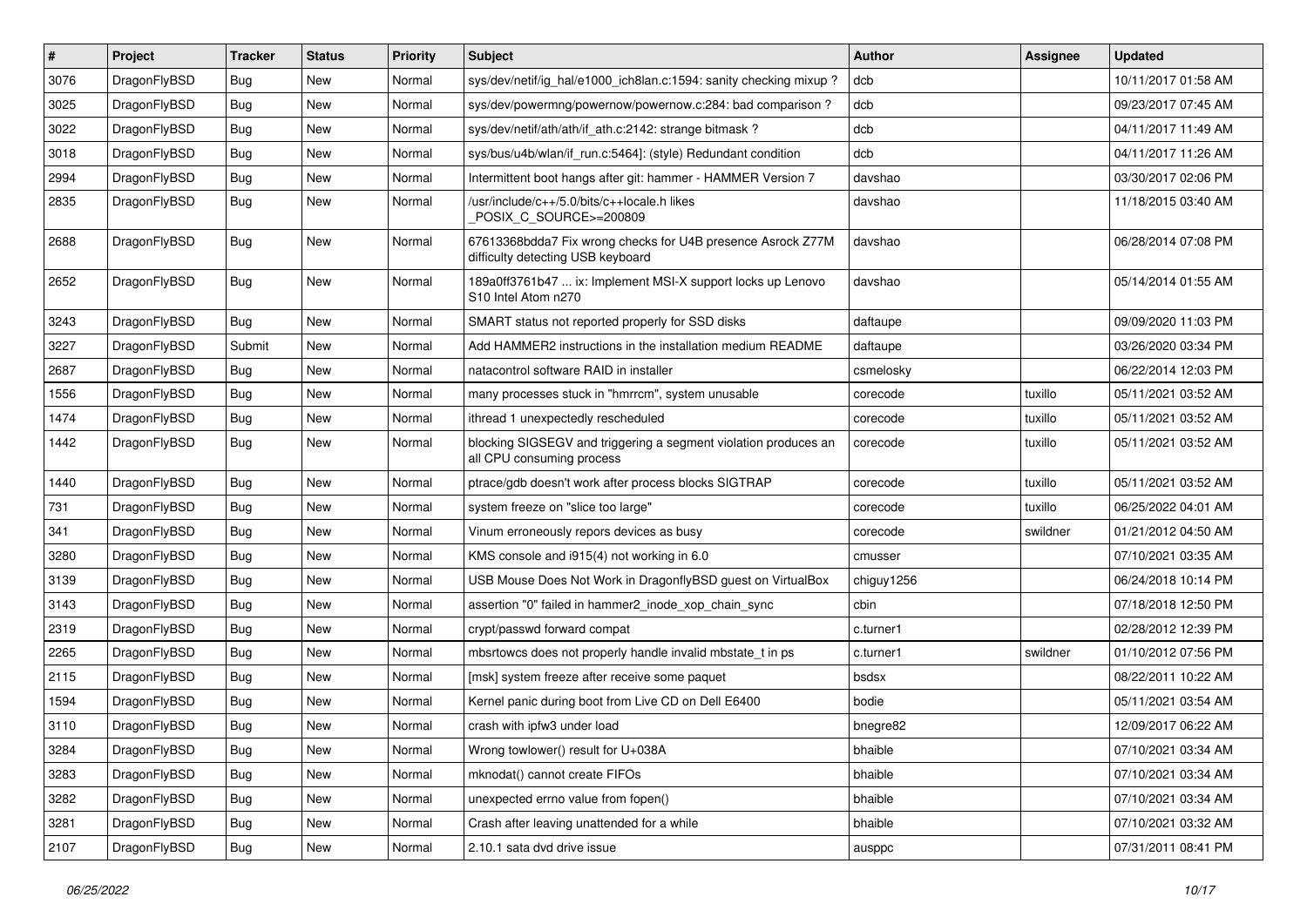| $\sharp$ | Project      | <b>Tracker</b> | <b>Status</b> | <b>Priority</b> | Subject                                                                                                                      | <b>Author</b>      | <b>Assignee</b> | <b>Updated</b>      |
|----------|--------------|----------------|---------------|-----------------|------------------------------------------------------------------------------------------------------------------------------|--------------------|-----------------|---------------------|
| 3278     | DragonFlyBSD | Bug            | <b>New</b>    | Normal          | Second screen image is distorted                                                                                             | arcade@b1t.name    |                 | 07/10/2021 03:36 AM |
| 3209     | DragonFlyBSD | <b>Bug</b>     | New           | Normal          | svc has some minor bugs                                                                                                      | arcade@b1t.name    |                 | 10/24/2019 09:08 AM |
| 2520     | DragonFlyBSD | Bug            | New           | Normal          | panic: assertion "IS_SERIALIZED((ifp->if_serializer))" failed in<br>if_default_serialize_assert at /usr/src/sys/net/if.c:437 | ano                |                 | 03/09/2013 12:14 AM |
| 2329     | DragonFlyBSD | Bug            | New           | Normal          | ibm x3550 & acpi                                                                                                             | ano                |                 | 06/03/2014 11:37 AM |
| 2210     | DragonFlyBSD | Bug            | New           | Normal          | Bugtracker cannot assign default project for new users                                                                       | ahuete.devel       |                 | 11/17/2011 11:30 AM |
| 3301     | DragonFlyBSD | <b>Bug</b>     | <b>New</b>    | Normal          | Gkrellm from the packages is not showing logged in users in main<br>window, logged in users always $== 0$                    | adrian             |                 | 01/08/2022 04:24 AM |
| 3300     | DragonFlyBSD | Bug            | <b>New</b>    | Normal          | Running Xvnc from TigerVNC package through the INETD daemon<br>in TCP WAIT mode fails hard                                   | adrian             |                 | 01/08/2022 04:25 AM |
| 2250     | DragonFlyBSD | <b>Bug</b>     | New           | Normal          | Kernel panic                                                                                                                 | adamk              |                 | 11/23/2018 01:10 AM |
| 1941     | DragonFlyBSD | Bug            | New           | Normal          | wlan config crash                                                                                                            | abandon.every.hope |                 | 12/24/2010 07:54 PM |
| 2852     | DragonFlyBSD | Bug            | <b>New</b>    | Normal          | Hammer File System - hangs on undo during system boot / mount -<br>will not recover on DragonFlyBSD newer than 3.6.0         | abale              |                 | 05/11/2021 04:07 AM |
| 3120     | DragonFlyBSD | Bug            | New           | Normal          | Intel AC 8260 firmware does not load                                                                                         | Vintodrimmer       |                 | 08/28/2018 03:30 AM |
| 3219     | DragonFlyBSD | Bug            | New           | Normal          | x11/xorg port can not be build                                                                                               | <b>UlasSAYGIN</b>  |                 | 03/31/2020 08:57 AM |
| 2595     | DragonFlyBSD | Bug            | New           | Normal          | DragonFly 3.4.3 crashes on SUN Blade X6250 with Qlogic ISP 2432<br>FC card                                                   | Turvamies          |                 | 10/07/2013 11:53 AM |
| 2493     | DragonFlyBSD | Bug            | <b>New</b>    | Normal          | vidcontrol: invalid video mode name                                                                                          | Svarov             |                 | 01/24/2013 09:55 AM |
| 1246     | DragonFlyBSD | Bug            | <b>New</b>    | Normal          | bad resolution (monitor desync) with livedvd                                                                                 | Przem0l            |                 | 02/18/2014 06:29 AM |
| 3006     | DragonFlyBSD | Bug            | New           | Normal          | boot0cfg: panic in kern_udev.c in function _udev_dict_set_cstr when<br>installing in VirtualBox                              | MichiGreat         |                 | 04/01/2017 02:22 PM |
| 2453     | DragonFlyBSD | Bug            | New           | Normal          | panic: assertion "gd->gd_spinlocks == 0" failed                                                                              | Johannes.Hofmann   |                 | 11/12/2012 12:54 PM |
| 1850     | DragonFlyBSD | Bug            | New           | Normal          | volume-add on hammer root fs panic                                                                                           | Johannes.Hofmann   |                 | 04/18/2019 04:27 AM |
| 2620     | DragonFlyBSD | Bug            | New           | Normal          | moused problem                                                                                                               | FilippoMo          |                 | 12/20/2013 10:32 AM |
| 2618     | DragonFlyBSD | Bug            | <b>New</b>    | Normal          | mouse problem on RELEASE-3_6_0                                                                                               | FilippoMo          |                 | 12/20/2013 03:26 AM |
| 989      | DragonFlyBSD | <b>Bug</b>     | <b>New</b>    | Normal          | installer/fdisk trouble with wrapped values                                                                                  | Discodestrover     |                 | 02/18/2014 06:27 AM |
| 2806     | DragonFlyBSD | Bug            | New           | Normal          | failed to configure a link-local address on ath0 (errno = 22)                                                                | Chingyuan          |                 | 05/25/2021 01:00 AM |
| 3041     | DragonFlyBSD | Submit         | New           | Normal          | firmware: Remove embedding of multiple images in one module.                                                                 | Anonymous          |                 | 12/25/2020 02:15 AM |
| 2297     | DragonFlyBSD | Bug            | <b>New</b>    | Normal          | strange NFS (client) error messages / problems                                                                               | Anonymous          |                 | 02/19/2012 02:59 PM |
| 2292     | DragonFlyBSD | <b>Bug</b>     | New           | Normal          | re interface with jumbo frames (mtu larger than 1500) hangs after<br>some traffic                                            | Anonymous          |                 | 01/31/2012 12:11 AM |
| 2052     | DragonFlyBSD | <b>Bug</b>     | <b>New</b>    | Normal          | Kernel panic: CPU APIC ID out of range                                                                                       | Anonymous          |                 | 05/02/2011 11:06 AM |
| 1695     | DragonFlyBSD | <b>Bug</b>     | New           | Normal          | NFS-related system breakdown                                                                                                 | Anonymous          |                 | 04/10/2014 12:35 AM |
| 3318     | DragonFlyBSD | <b>Bug</b>     | In Progress   | Normal          | Segmenation fault when a process resumed with checkpt exits                                                                  | zabolekar          | tuxillo         | 06/18/2022 08:24 AM |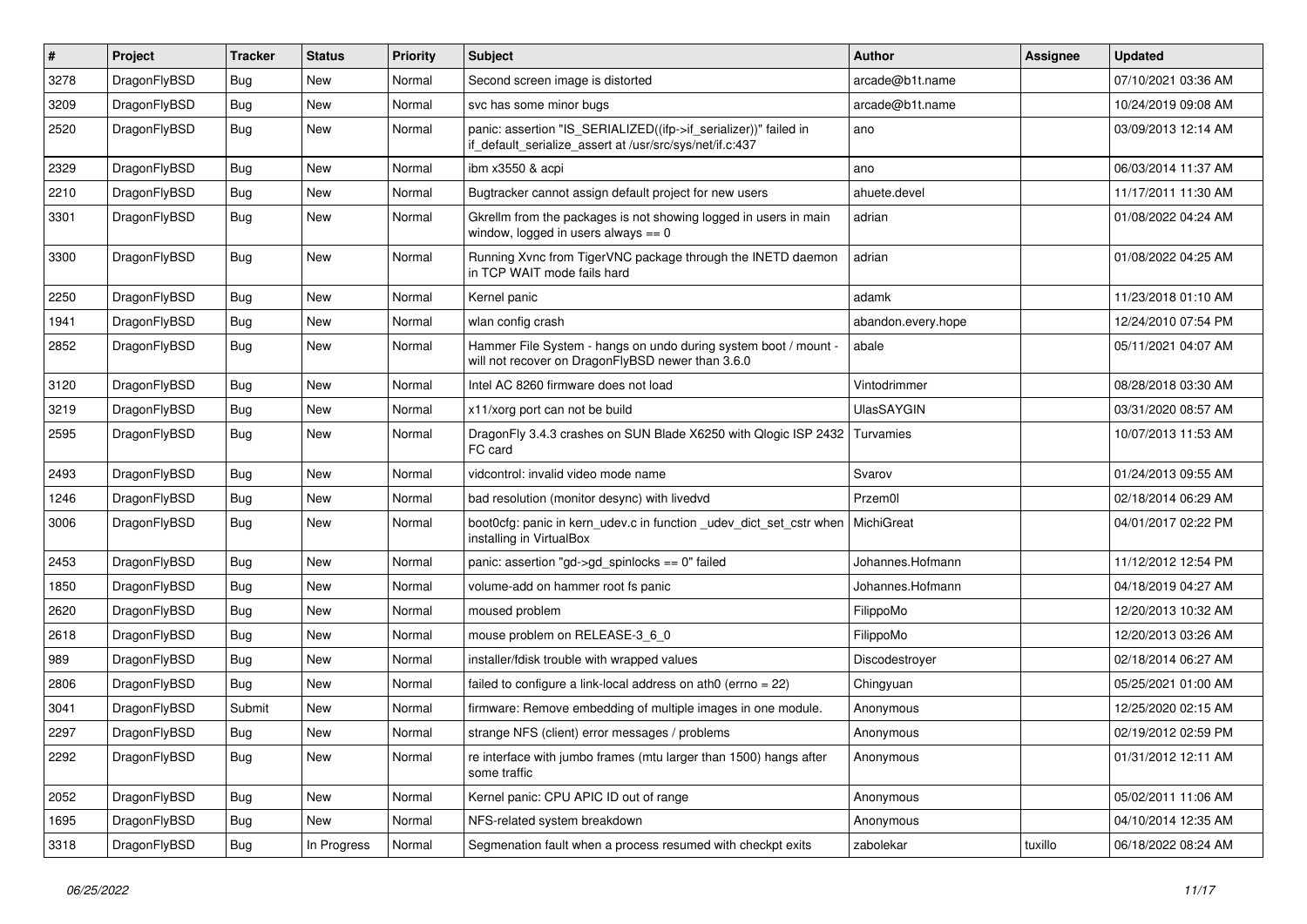| ∦    | Project      | <b>Tracker</b> | <b>Status</b> | <b>Priority</b> | <b>Subject</b>                                                                             | Author        | <b>Assignee</b> | <b>Updated</b>      |
|------|--------------|----------------|---------------|-----------------|--------------------------------------------------------------------------------------------|---------------|-----------------|---------------------|
| 604  | DragonFlyBSD | <b>Bug</b>     | In Progress   | Normal          | 1.8.1-RELEASE - clock runs fast on mainboard ASUS P5A-B                                    | yeti          |                 | 05/11/2021 03:55 AM |
| 2360 | DragonFlyBSD | <b>Bug</b>     | In Progress   | Normal          | Wishlist: virtio driver import                                                             | vsrinivas     |                 | 06/04/2022 04:16 AM |
| 1749 | DragonFlyBSD | <b>Bug</b>     | In Progress   | Normal          | HAMMER fsstress panic in hammer_flush_inode_core<br>'ip->flush state != HAMMER FST FLUSH'  | vsrinivas     |                 | 05/11/2021 04:06 AM |
| 1744 | DragonFlyBSD | <b>Bug</b>     | In Progress   | Normal          | HAMMER fsstress panic in hammer_setup_child_callback                                       | vsrinivas     |                 | 05/11/2021 04:05 AM |
| 1661 | DragonFlyBSD | <b>Bug</b>     | In Progress   | Normal          | panic on password entry mount smb filesystem                                               | vsrinivas     |                 | 11/27/2021 08:29 AM |
| 3295 | DragonFlyBSD | Bug            | In Progress   | Normal          | Adapt devel/libvirt for nvmm                                                               | tuxillo       | tuxillo         | 11/03/2021 04:56 PM |
| 2358 | DragonFlyBSD | Bug            | In Progress   | Normal          | DFBSD v3.0.2.32.g928ca - panic: hammer: insufficient undo FIFO<br>space!                   | tuxillo       | tuxillo         | 05/10/2021 02:50 AM |
| 2351 | DragonFlyBSD | <b>Bug</b>     | In Progress   | Normal          | DFBSD v3.1.0.579.g44ccf - Stuck during startup, random freezes                             | tuxillo       |                 | 04/24/2012 08:21 AM |
| 2345 | DragonFlyBSD | <b>Bug</b>     | In Progress   | Normal          | DFBSD v3.1.0.457.gd679f - NFS panic on diskless station                                    | tuxillo       |                 | 04/07/2012 05:22 PM |
| 2282 | DragonFlyBSD | Bug            | In Progress   | Normal          | gdb segfaults with certain corefiles                                                       | tuxillo       |                 | 01/18/2012 04:40 PM |
| 3269 | DragonFlyBSD | <b>Bug</b>     | In Progress   | Normal          | Is double-buffer'd buf still required by HAMMER2 ?                                         | tkusumi       |                 | 05/12/2021 04:09 PM |
| 1302 | DragonFlyBSD | <b>Bug</b>     | In Progress   | Normal          | Checkpoint regression?                                                                     | sjg           | sjg             | 07/10/2013 05:22 PM |
| 3160 | DragonFlyBSD | Submit         | In Progress   | Normal          | State the implementation difference in pkill/pgrep manual                                  | sevan         | tuxillo         | 06/03/2022 05:15 PM |
| 2549 | DragonFlyBSD | <b>Bug</b>     | In Progress   | Normal          | netgraph7: Kernel page fault.                                                              | russiane39    | nant            | 05/10/2013 11:20 PM |
| 1218 | DragonFlyBSD | Bug            | In Progress   | Normal          | panic: assertion: $error == 0$ in hammer start transaction                                 | rumcic        |                 | 05/11/2021 04:00 AM |
| 998  | DragonFlyBSD | <b>Bug</b>     | In Progress   | Normal          | Unconfiguring a vn while it is mounted                                                     | rumcic        | tuxillo         | 05/11/2021 04:00 AM |
| 1368 | DragonFlyBSD | <b>Bug</b>     | In Progress   | Normal          | suspend signal race?                                                                       | qhwt+dfly     |                 | 05/11/2021 03:51 AM |
| 168  | DragonFlyBSD | Bug            | In Progress   | Normal          | Livelocked limit engaged while trying to setup IPW wireless                                | mschacht      | sepherosa       | 05/11/2021 04:05 AM |
| 3317 | DragonFlyBSD | <b>Bug</b>     | In Progress   | Normal          | Network vtnet0 not working on Hetzner cloud                                                | mneumann      |                 | 06/18/2022 03:55 AM |
| 3310 | DragonFlyBSD | Bug            | In Progress   | Normal          | NVMM+QEMU fail to boot with UEFI: Mem Assist Failed<br>[gpa=0xfffffff0]                    | liweitianux   |                 | 01/11/2022 03:22 PM |
| 3028 | DragonFlyBSD | Bug            | In Progress   | Normal          | installer: confusion of set/get disk encryption passphrase dialogs                         | liweitianux   | tuxillo         | 06/03/2022 05:13 PM |
| 2013 | DragonFlyBSD | <b>Bug</b>     | In Progress   | Normal          | oversized DMA request loop                                                                 | josepht       |                 | 05/11/2021 04:06 AM |
| 2391 | DragonFlyBSD | <b>Bug</b>     | In Progress   | Normal          | System lock with ahci and acpi enabled on ATI RS690 chipset with<br>SMB600 sata controller | jorisgio      | vadaszi         | 06/03/2015 03:51 PM |
| 3089 | DragonFlyBSD | Bug            | In Progress   | Normal          | vtnet(4) - disable TCP checksum offload by default                                         | jlane         | vadaszi         | 05/11/2021 04:14 AM |
| 2731 | DragonFlyBSD | <b>Bug</b>     | In Progress   | Normal          | Screen full of random colors when starting Xorg with Intel Haswell<br>HD Graphics P4600    | jkatzmaier    |                 | 11/12/2014 04:08 PM |
| 2353 | DragonFlyBSD | <b>Bug</b>     | In Progress   | Normal          | panic: assertion "gd->gd_spinlocks_wr == 0" failed in<br>bsd4 schedulerclock               | jaydg         | alexh           | 11/28/2012 01:57 AM |
| 1502 | DragonFlyBSD | <b>Bug</b>     | In Progress   | Normal          | Lock while deleting files from nohistory HAMMER directories                                | hasso         |                 | 03/10/2013 04:28 AM |
| 2819 | DragonFlyBSD | Bug            | In Progress   | Normal          | Random micro system freezes after a week of uptime                                         | ftigeot       | dillon          | 08/16/2015 08:46 PM |
| 1669 | DragonFlyBSD | <b>Bug</b>     | In Progress   | Normal          | Drive wont open using button                                                               | elekktretterr |                 | 02/29/2012 12:05 PM |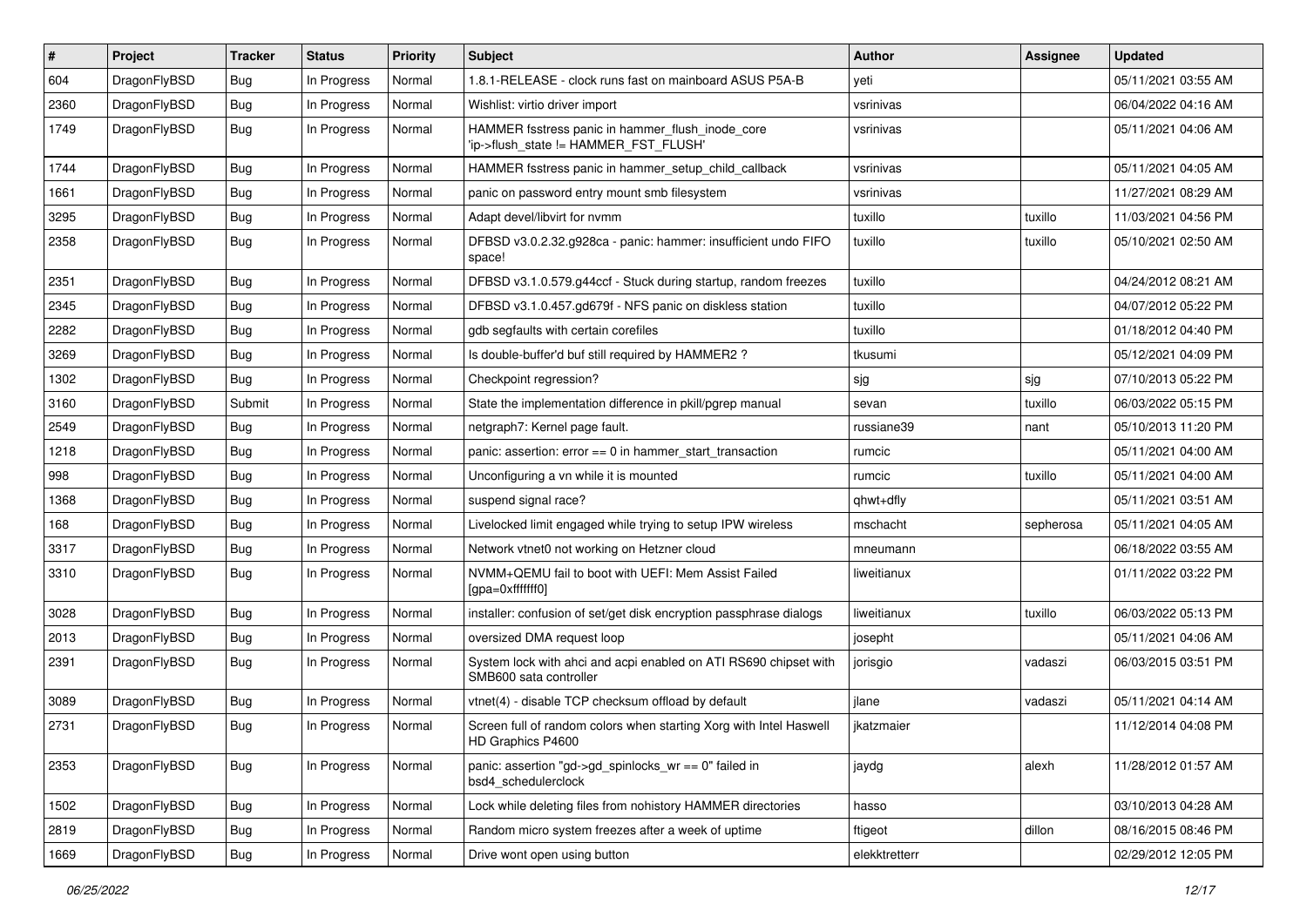| #    | Project      | <b>Tracker</b> | <b>Status</b> | <b>Priority</b> | Subject                                                                                                | <b>Author</b>    | Assignee | <b>Updated</b>      |
|------|--------------|----------------|---------------|-----------------|--------------------------------------------------------------------------------------------------------|------------------|----------|---------------------|
| 1181 | DragonFlyBSD | <b>Bug</b>     | In Progress   | Normal          | ACX111 panic                                                                                           | elekktretterr    |          | 05/11/2021 04:00 AM |
| 1336 | DragonFlyBSD | Bug            | In Progress   | Normal          | Still looking for reports of missed directory entries w/ HAMMER                                        | dillon           |          | 05/11/2021 04:00 AM |
| 3021 | DragonFlyBSD | <b>Bug</b>     | In Progress   | Normal          | sys/dev/drm/i915/i915_gem_stolen.c:115]: (error) Signed integer<br>overflow for expression '65535<<20' | dcb              |          | 04/11/2017 12:46 PM |
| 3011 | DragonFlyBSD | Bug            | In Progress   | Normal          | dragonfly/sys/dev/netif/re/re.c: suspicious code ?                                                     | dcb              |          | 07/29/2017 01:26 AM |
| 3145 | DragonFlyBSD | Submit         | In Progress   | Normal          | Update libelf to FreeBSD 12 current and build as base library usable<br>by ports                       | davshao          | tuxillo  | 08/20/2021 03:58 PM |
| 3031 | DragonFlyBSD | Submit         | In Progress   | Normal          | Update drm/radeon to Linux 4.7.10 as much as possible                                                  | davshao          | ftigeot  | 08/19/2021 12:33 PM |
| 2414 | DragonFlyBSD | <b>Bug</b>     | In Progress   | Normal          | Lenovo S10 acpi freeze (not new)                                                                       | davshao          |          | 05/11/2021 04:13 AM |
| 1584 | DragonFlyBSD | Bug            | In Progress   | Normal          | can't use ssh from jail: debug1: read_passphrase: can't open<br>/dev/tty: Device busy                  | corecode         | tuxillo  | 05/11/2021 03:53 AM |
| 1583 | DragonFlyBSD | Bug            | In Progress   | Normal          | panic: assertion: cursor->trans->sync_lock_refs > 0 in<br>hammer_recover_cursor                        | corecode         | tuxillo  | 05/11/2021 03:53 AM |
| 1547 | DragonFlyBSD | Bug            | In Progress   | Normal          | disklabel64 automatic sizing                                                                           | corecode         | tuxillo  | 05/11/2021 03:52 AM |
| 1528 | DragonFlyBSD | <b>Bug</b>     | In Progress   | Normal          | ktrace does not show proper return values for pipe(2)                                                  | corecode         | tuxillo  | 05/11/2021 03:52 AM |
| 1475 | DragonFlyBSD | Bug            | In Progress   | Normal          | kernel blocks with low memory and syscons setting a high res mode<br>/ scrollback                      | corecode         | tuxillo  | 05/11/2021 03:52 AM |
| 1469 | DragonFlyBSD | Bug            | In Progress   | Normal          | Hammer history security concern                                                                        | corecode         | tuxillo  | 05/11/2021 03:52 AM |
| 1307 | DragonFlyBSD | <b>Bug</b>     | In Progress   | Normal          | hammer tid -2 shows unexpected result                                                                  | corecode         |          | 10/18/2016 05:29 PM |
| 1030 | DragonFlyBSD | <b>Bug</b>     | In Progress   | Normal          | msdosfs umount panic                                                                                   | corecode         | tuxillo  | 05/11/2021 03:51 AM |
| 781  | DragonFlyBSD | Bug            | In Progress   | Normal          | fdisk uses wrong geometry on usb flash drives                                                          | corecode         | tuxillo  | 05/11/2021 03:50 AM |
| 742  | DragonFlyBSD | <b>Bug</b>     | In Progress   | Normal          | umount problems with multiple mounts                                                                   | corecode         | tuxillo  | 06/25/2022 04:02 AM |
| 331  | DragonFlyBSD | <b>Bug</b>     | In Progress   | Normal          | ftpsesame (aka Bridging S01E03)                                                                        | bastyaelvtars    |          | 03/09/2013 12:28 PM |
| 1921 | DragonFlyBSD | Bug            | In Progress   | Normal          | we miss mlockall                                                                                       | alexh            | tuxillo  | 06/18/2022 04:08 AM |
| 3299 | DragonFlyBSD | <b>Bug</b>     | In Progress   | Normal          | DragonFlyBSD reports utterly wrong uptime (most of the time, right<br>after booting in)                | adrian           |          | 11/11/2021 01:43 PM |
| 1700 | DragonFlyBSD | Submit         | In Progress   | Normal          | skip boot2 menu on <enter></enter>                                                                     | Johannes.Hofmann | tuxillo  | 05/15/2022 08:35 AM |
| 1398 | DragonFlyBSD | Submit         | In Progress   | Normal          | hdestroy(3) restricts hash key to point to malloc'ed space                                             | Anonymous        |          | 08/20/2021 04:06 PM |
| 1390 | DragonFlyBSD | Bug            | In Progress   | Normal          | Use id_t type for {get,set}priority()                                                                  | Anonymous        | tuxillo  | 07/05/2019 02:18 AM |
| 2081 | DragonFlyBSD | Bug            | Feedback      | Normal          | Panic on device "detach" / "failure"                                                                   | vsrinivas        |          | 02/29/2012 07:11 AM |
| 2556 | DragonFlyBSD | Bug            | Feedback      | Normal          | DragonFly v3.5.0.81.gd3479 - Process signal weirdness                                                  | tuxillo          |          | 12/17/2013 03:48 PM |
| 1332 | DragonFlyBSD | <b>Bug</b>     | Feedback      | Normal          | DFBSD 2.2 - Booting usbcdrom/usbsticks on thinkpad hangs on<br>"BTX Halted"                            | tuxillo          |          | 05/11/2021 04:00 AM |
| 806  | DragonFlyBSD | <b>Bug</b>     | Feedback      | Normal          | boot error on MacBook                                                                                  | tralamazza       |          | 06/04/2022 05:28 AM |
| 1579 | DragonFlyBSD | <b>Bug</b>     | Feedback      | Normal          | dfly 2.4.1 does not like HP DL360G4p and Smart Array 6400 with<br>MSA20                                | tomaz.borstnar   | tuxillo  | 06/02/2014 02:44 PM |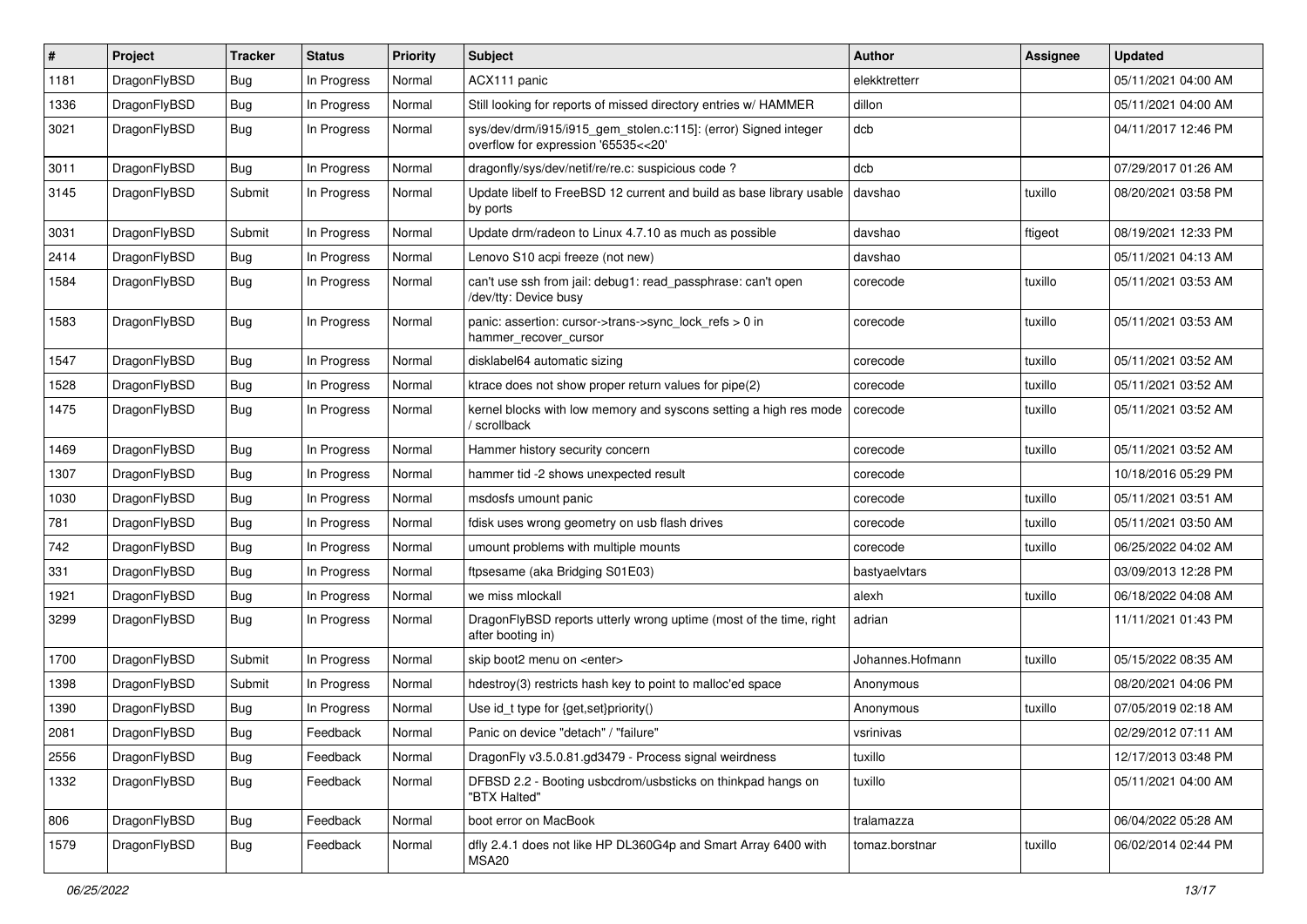| $\vert$ # | Project      | <b>Tracker</b> | <b>Status</b> | <b>Priority</b> | Subject                                                                                                            | Author         | Assignee | <b>Updated</b>      |
|-----------|--------------|----------------|---------------|-----------------|--------------------------------------------------------------------------------------------------------------------|----------------|----------|---------------------|
| 1282      | DragonFlyBSD | Bug            | Feedback      | Normal          | panic (trap 12) when booting SMP kernel on Atom 330 (dual core)                                                    | tomaz.borstnar |          | 05/11/2021 04:00 AM |
| 2459      | DragonFlyBSD | <b>Bug</b>     | Feedback      | Normal          | apic problems with HP Probook 4510s                                                                                | thowe          |          | 11/27/2021 08:22 AM |
| 243       | DragonFlyBSD | <b>Bug</b>     | Feedback      | Normal          | weird behavior in the shell                                                                                        | swildner       |          | 05/31/2022 02:51 PM |
| 2100      | DragonFlyBSD | Bug            | Feedback      | Normal          | devfs related panic                                                                                                | sepherosa      | alexh    | 07/10/2011 02:29 PM |
| 1580      | DragonFlyBSD | Bug            | Feedback      | Normal          | Panic (Fatal trap 12: page fault while in kernel mode) while playing<br>with pf and netif names                    | rumcic         |          | 12/21/2018 01:21 AM |
| 1489      | DragonFlyBSD | Bug            | Feedback      | Normal          | panic: ufs dirbad: bad dir                                                                                         | rumcic         |          | 03/10/2013 04:34 AM |
| 1250      | DragonFlyBSD | <b>Bug</b>     | Feedback      | Normal          | Panic upon plugging an USB flash drive into the machine                                                            | rumcic         |          | 03/10/2013 05:17 AM |
| 1249      | DragonFlyBSD | <b>Bug</b>     | Feedback      | Normal          | panic: ffs vfree: freeing free inode                                                                               | rumcic         |          | 03/10/2013 05:13 AM |
| 1560      | DragonFlyBSD | <b>Bug</b>     | Feedback      | Normal          | Unable to modify partition table on ThinkPad T61p during install                                                   | rehsack        |          | 01/15/2015 08:57 AM |
| 1577      | DragonFlyBSD | <b>Bug</b>     | Feedback      | Normal          | panic: assertion: leaf->base.obj_id == ip->obj_id in<br>hammer_ip_delete_range                                     | qhwt+dfly      |          | 05/11/2021 04:01 AM |
| 1387      | DragonFlyBSD | <b>Bug</b>     | Feedback      | Normal          | zero-size malloc and ps: kvm_getprocs: Bad address                                                                 | qhwt+dfly      |          | 05/11/2021 04:00 AM |
| 570       | DragonFlyBSD | <b>Bug</b>     | Feedback      | Normal          | 1.8.x: ACPI problems                                                                                               | qhwt+dfly      |          | 06/02/2014 03:45 AM |
| 1101      | DragonFlyBSD | Bug            | Feedback      | Normal          | ohci related panic                                                                                                 | polachok       |          | 05/11/2021 04:00 AM |
| 3152      | DragonFlyBSD | Bug            | Feedback      | Normal          | Console's size in ttyv0 and single user mode is sticking to 80x25,<br>while ttyv1 can make use of the whole screen | overtime       |          | 02/24/2019 01:08 AM |
| 2958      | DragonFlyBSD | <b>Bug</b>     | Feedback      | Normal          | Hammer FS dies during pruning after massive write load                                                             | neilb          |          | 10/11/2016 04:20 AM |
| 2957      | DragonFlyBSD | Bug            | Feedback      | Normal          | swapoff -a followed by swapon -a doesn't give your swap back                                                       | neilb          |          | 10/09/2016 04:17 AM |
| 1144      | DragonFlyBSD | Bug            | Feedback      | Normal          | Incorrect clock under KVM                                                                                          | msylvan        |          | 03/09/2013 01:17 PM |
| 2644      | DragonFlyBSD | <b>Bug</b>     | Feedback      | Normal          | 3.6.0-REL trap 9 on boot                                                                                           | memmerto       |          | 11/27/2021 08:08 AM |
| 1860      | DragonFlyBSD | <b>Bug</b>     | Feedback      | Normal          | Panic while creating UFS fs on vn(4) for initrd                                                                    | matthias       |          | 02/29/2012 07:16 AM |
| 2288      | DragonFlyBSD | Bug            | Feedback      | Normal          | Random IO performance loss introduced since January 1st                                                            | lentferj       |          | 01/23/2013 04:21 PM |
| 1727      | DragonFlyBSD | <b>Bug</b>     | Feedback      | Normal          | CD boot panic (2.6.1) (usb?)                                                                                       | kiril          |          | 05/15/2022 05:10 AM |
| 2090      | DragonFlyBSD | Bug            | Feedback      | Normal          | snd_hda does not support headphone automute                                                                        | justin         |          | 03/29/2012 08:03 PM |
| 1717      | DragonFlyBSD | Bug            | Feedback      | Normal          | HAMMER panic in hammer_cursor_down()                                                                               | josepht1       |          | 05/11/2021 04:05 AM |
| 1745      | DragonFlyBSD | <b>Bug</b>     | Feedback      | Normal          | kmalloc panic                                                                                                      | josepht        |          | 05/11/2021 04:05 AM |
| 1330      | DragonFlyBSD | Bug            | Feedback      | Normal          | Hammer, usb disk, SYNCHRONIZE CACHE failure                                                                        | josepht        |          | 06/02/2014 04:56 AM |
| 1563      | DragonFlyBSD | Bug            | Feedback      | Normal          | reset(1) doesn't reset terminal to the defaults                                                                    | hasso          |          | 03/10/2013 04:17 AM |
| 1486      | DragonFlyBSD | Bug            | Feedback      | Normal          | Interrupt storm related to SATA DVD device                                                                         | hasso          |          | 05/11/2021 04:01 AM |
| 1411      | DragonFlyBSD | Bug            | Feedback      | Normal          | Burning doesn't work with ahci(4)                                                                                  | hasso          | dillon   | 05/11/2021 04:00 AM |
| 2037      | DragonFlyBSD | Bug            | Feedback      | Normal          | Panic Bad link elm while building packages                                                                         | ftigeot        | dillon   | 04/21/2011 07:20 AM |
| 1593      | DragonFlyBSD | Bug            | Feedback      | Normal          | panic: assertion: ccb == ap->ap_err_ccb in ahci_put_err_ccb                                                        | ftigeot        | ftigeot  | 05/15/2022 05:09 AM |
| 846       | DragonFlyBSD | Bug            | Feedback      | Normal          | USB bugs:usb mouse can't used!                                                                                     | frankning      |          | 01/15/2015 08:36 AM |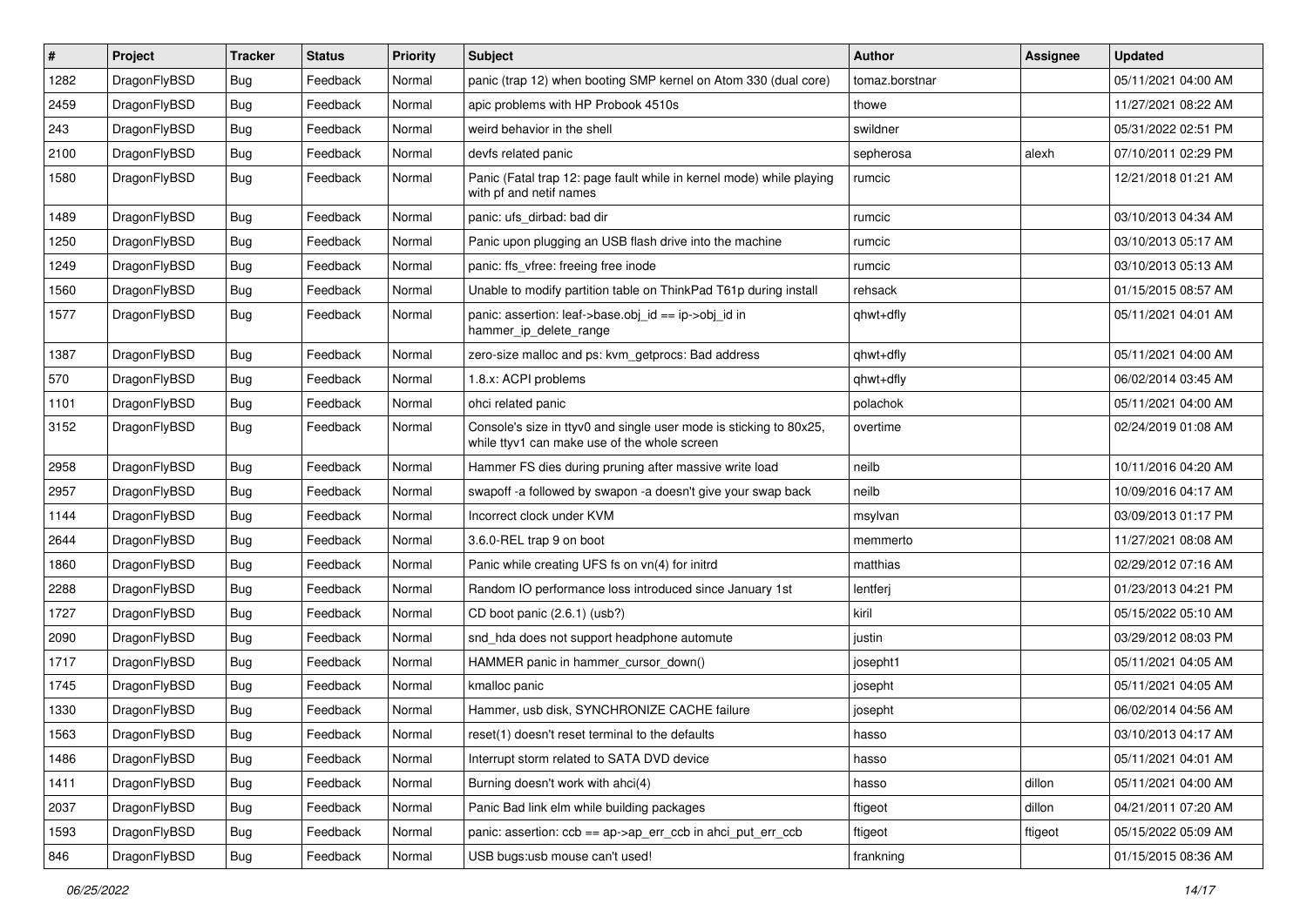| $\sharp$ | Project      | <b>Tracker</b> | <b>Status</b> | <b>Priority</b> | <b>Subject</b>                                                                                                                                            | <b>Author</b>    | Assignee | <b>Updated</b>      |
|----------|--------------|----------------|---------------|-----------------|-----------------------------------------------------------------------------------------------------------------------------------------------------------|------------------|----------|---------------------|
| 1672     | DragonFlyBSD | <b>Bug</b>     | Feedback      | Normal          | panic (trap 12) around btree_search() in 2.4.1-RELEASE                                                                                                    | floid            |          | 01/19/2015 03:36 AM |
| 979      | DragonFlyBSD | Bug            | Feedback      | Normal          | Failure-prone USB mass storage (SB600? msdosfs? CAM?)                                                                                                     | floid            |          | 01/15/2015 08:38 AM |
| 1592     | DragonFlyBSD | <b>Bug</b>     | Feedback      | Normal          | AcpiOSUnmapMemory: Warning, deallocation did not track<br>allocation.                                                                                     | eocallaghan      |          | 06/02/2014 07:45 AM |
| 1591     | DragonFlyBSD | <b>Bug</b>     | Feedback      | Normal          | Lenovo X301 hangs with AHCI Driver CMD TIMEOUT<br>STS=d0 <bsy></bsy>                                                                                      | eocallaghan      |          | 05/11/2021 04:05 AM |
| 1668     | DragonFlyBSD | Bug            | Feedback      | Normal          | Power button not working                                                                                                                                  | elekktretterr    |          | 03/10/2013 06:22 AM |
| 1613     | DragonFlyBSD | <b>Bug</b>     | Feedback      | Normal          | USB Keyboard not working on master                                                                                                                        | elekktretterr    |          | 05/11/2021 04:05 AM |
| 1456     | DragonFlyBSD | <b>Bug</b>     | Feedback      | Normal          | Microsoft wireless desktop problems                                                                                                                       | elekktretterr    |          | 01/15/2015 08:34 AM |
| 1454     | DragonFlyBSD | Bug            | Feedback      | Normal          | Unable to boot from external USB DVD drive                                                                                                                | elekktretterr    |          | 05/11/2021 04:01 AM |
| 1448     | DragonFlyBSD | Bug            | Feedback      | Normal          | panic: assertion: _tp->tt_msg->tt_cpuid == mycpuid in<br>tcp_callout_active tcp_output tcp_usr_send netmsg_pru_send<br>netmsg_service tcpmsg_service_loop | dillon           |          | 05/11/2021 04:00 AM |
| 1429     | DragonFlyBSD | Bug            | Feedback      | Normal          | vkernel bug - "mfree: m->m_nextpkt != NULL"                                                                                                               | dillon           |          | 05/11/2021 04:00 AM |
| 2717     | DragonFlyBSD | Submit         | Feedback      | Normal          | Out of range numeric handling                                                                                                                             | dclink           | tuxillo  | 05/11/2021 04:08 AM |
| 1587     | DragonFlyBSD | <b>Bug</b>     | Feedback      | Normal          | can't gdb across fork                                                                                                                                     | corecode         | tuxillo  | 05/11/2021 03:54 AM |
| 1287     | DragonFlyBSD | <b>Bug</b>     | Feedback      | Normal          | altg configuration doesn't work                                                                                                                           | corecode         | tuxillo  | 05/11/2021 03:51 AM |
| 911      | DragonFlyBSD | Bug            | Feedback      | Normal          | kldload/kernel linker can exceed malloc reserve and panic system                                                                                          | corecode         | tuxillo  | 05/11/2021 03:51 AM |
| 901      | DragonFlyBSD | <b>Bug</b>     | Feedback      | Normal          | route show needs to get data from all cpus                                                                                                                | corecode         | tuxillo  | 05/11/2021 03:50 AM |
| 847      | DragonFlyBSD | <b>Bug</b>     | Feedback      | Normal          | processes getting stuck on mount point                                                                                                                    | corecode         | tuxillo  | 05/11/2021 03:50 AM |
| 1481     | DragonFlyBSD | Bug            | Feedback      | Normal          | panic: assertion: kva_p(buf) in soopt_from_kbuf (after ipfw pipe<br>show, 2.2.1-R)                                                                        | combiner         |          | 05/11/2021 04:01 AM |
| 1618     | DragonFlyBSD | Bug            | Feedback      | Normal          | collision for 'struct pmap' when using RPC and <sys user.h=""></sys>                                                                                      | carenas          |          | 05/11/2021 04:05 AM |
| 1521     | DragonFlyBSD | <b>Bug</b>     | Feedback      | Normal          | amd64 2.4 livecd won't mount root at boot                                                                                                                 | bolapara         |          | 01/28/2018 03:45 AM |
| 1718     | DragonFlyBSD | <b>Bug</b>     | Feedback      | Normal          | IDE disk drive not detected by x86 64 2.6.1 Live CD                                                                                                       | bcox             |          | 11/27/2021 08:25 AM |
| 1824     | DragonFlyBSD | <b>Bug</b>     | Feedback      | Normal          | kernel panic, x86, 2.7.3.859.ge5104                                                                                                                       | akirchhoff135014 |          | 03/10/2013 07:49 AM |
| 2617     | DragonFlyBSD | <b>Bug</b>     | Feedback      | Normal          | Possible issue with wireless mouse on 3.6 release                                                                                                         | FilippoMo        |          | 01/14/2015 03:42 PM |
| 2438     | DragonFlyBSD | Submit         | Feedback      | Normal          | <b>TRIM</b> fixes                                                                                                                                         | Anonymous        | tuxillo  | 05/11/2021 03:45 AM |
| 1397     | DragonFlyBSD | <b>Bug</b>     | Feedback      | Normal          | jobs -I output inconsistency when called from script                                                                                                      | Anonymous        | tuxillo  | 05/15/2022 05:07 AM |
| 2252     | DragonFlyBSD | <b>Bug</b>     | New           | LOW             | snd_hda not useable if loaded via /boot/loader.conf                                                                                                       | xbit             | swildner | 12/14/2011 12:23 AM |
| 2931     | DragonFlyBSD | <b>Bug</b>     | <b>New</b>    | Low             | 'gdb' of 'vkernel' unable to print backtrace                                                                                                              | tofergus         |          | 07/26/2016 01:51 PM |
| 2020     | DragonFlyBSD | <b>Bug</b>     | <b>New</b>    | Low             | Port brcm80211 driver from Linux to DragonFly BSD                                                                                                         | studer           |          | 03/05/2011 10:54 PM |
| 2887     | DragonFlyBSD | Bug            | New           | Low             | Missing extattr namespace to string and<br>extattr_string_to_namespace functions                                                                          | rubenk           |          | 02/06/2016 05:09 AM |
| 600      | DragonFlyBSD | Bug            | New           | Low             | /sys/libkern/karc4random                                                                                                                                  | robin_carey5     | profmakx | 01/19/2015 03:07 AM |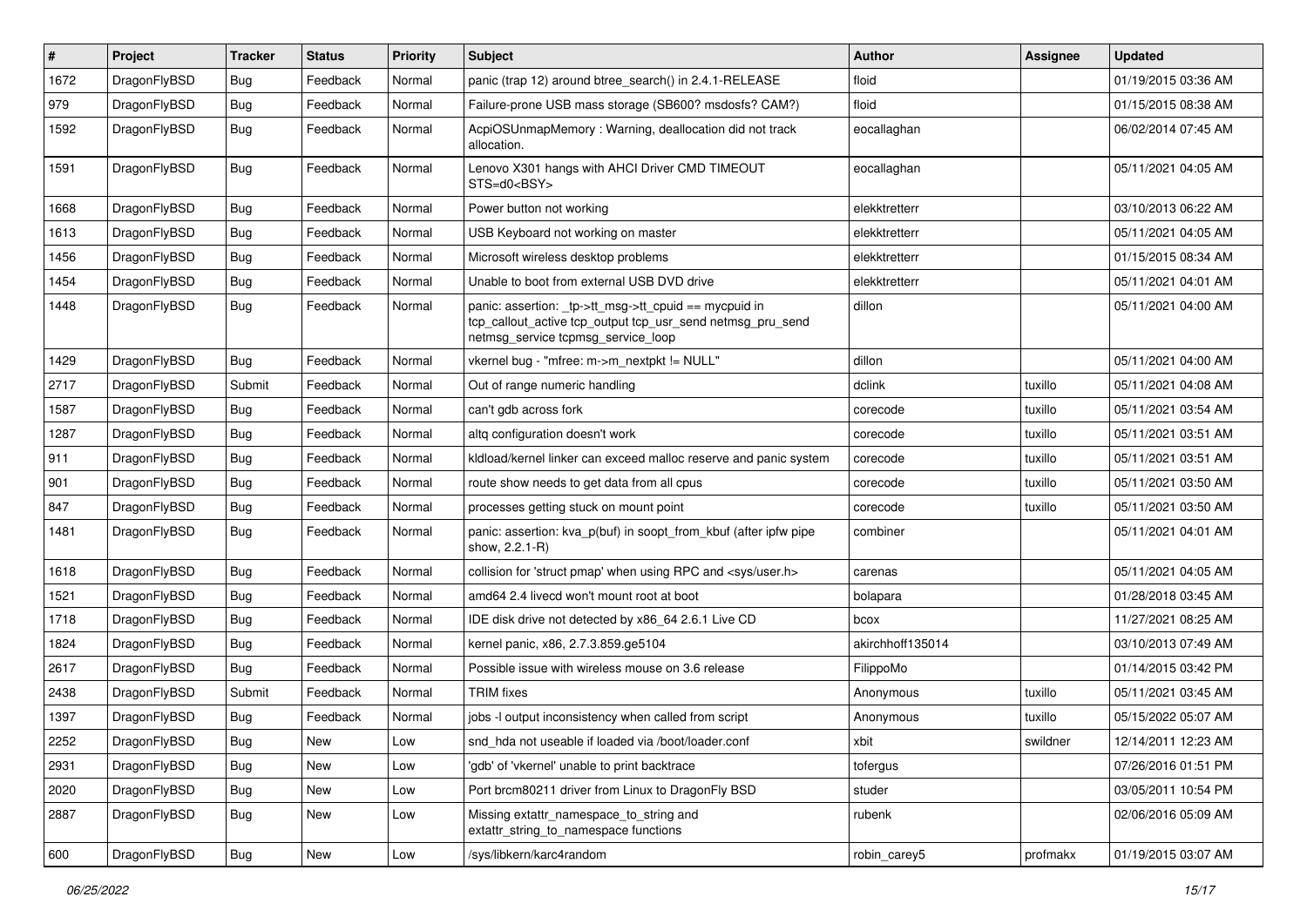| $\vert$ # | Project      | <b>Tracker</b> | <b>Status</b> | <b>Priority</b> | Subject                                                                                                       | <b>Author</b>    | Assignee | <b>Updated</b>      |
|-----------|--------------|----------------|---------------|-----------------|---------------------------------------------------------------------------------------------------------------|------------------|----------|---------------------|
| 2675      | DragonFlyBSD | Bug            | <b>New</b>    | Low             | Ultimate N WiFi Link 5300 get iwn_intr: fatal firmware error on 5GHz                                          | revuwa           |          | 05/11/2021 04:07 AM |
| 2552      | DragonFlyBSD | <b>Bug</b>     | <b>New</b>    | Low             | hammer recovery should indicate progress                                                                      | phma             |          | 05/03/2013 12:13 AM |
| 3107      | DragonFlyBSD | <b>Bug</b>     | <b>New</b>    | Low             | ACPI interrupt storm when loading i915 on Lenovo T460                                                         | oyvinht          |          | 07/15/2020 07:01 AM |
| 679       | DragonFlyBSD | <b>Bug</b>     | <b>New</b>    | Low             | Netgraph backward compatibility for old *LEN constants                                                        | nant             | nant     | 02/18/2014 05:45 AM |
| 2529      | DragonFlyBSD | <b>Bug</b>     | <b>New</b>    | Low             | Sundance network adapter is not detected and attached                                                         | kworr            |          | 03/25/2013 02:29 AM |
| 3228      | DragonFlyBSD | <b>Bug</b>     | <b>New</b>    | Low             | pfi kif unref: state refcount $\leq 0$ in dmesg                                                               | justin           |          | 03/05/2021 06:39 AM |
| 2680      | DragonFlyBSD | <b>Bug</b>     | <b>New</b>    | Low             | boot0cfg update makes box unbootable                                                                          | herrgard         |          | 06/10/2014 06:02 AM |
| 1982      | DragonFlyBSD | <b>Bug</b>     | New           | Low             | There is no linuxulator on x86-64                                                                             | herrgard         |          | 05/31/2022 02:25 PM |
| 1532      | DragonFlyBSD | <b>Bug</b>     | <b>New</b>    | Low             | jemalloc doesn't work on DragonFly                                                                            | hasso            | sjg      | 08/02/2011 01:14 AM |
| 1313      | DragonFlyBSD | Bug            | <b>New</b>    | Low             | Signal code in kernel needs major overhaul (signal queues,<br>si_code, si_addr)                               | hasso            |          | 05/11/2021 04:00 AM |
| 2095      | DragonFlyBSD | <b>Bug</b>     | <b>New</b>    | Low             | Running installer post-install: Unsupported DFUI transport "                                                  | greenrd          |          | 06/26/2011 09:20 AM |
| 2403      | DragonFlyBSD | <b>Bug</b>     | <b>New</b>    | Low             | newfs -E doesn't handle /dev/serno device names properly                                                      | ftigeot          |          | 08/17/2012 05:07 AM |
| 1947      | DragonFlyBSD | <b>Bug</b>     | New           | Low             | GA-880GM-UD2H (rev. 1.3) AHCI fails to detect disks at the end of<br>the RAID controller                      | eocallaghan      |          | 11/27/2021 08:46 AM |
| 2790      | DragonFlyBSD | Submit         | <b>New</b>    | Low             | filedesc softrefs increment code factoring                                                                    | dclink           |          | 02/21/2015 04:00 AM |
| 3024      | DragonFlyBSD | <b>Bug</b>     | <b>New</b>    | Low             | sys/dev/netif/wi/if_wi.c:1090]: (style) Redundant condition                                                   | dcb              |          | 04/11/2017 11:56 AM |
| 1538      | DragonFlyBSD | <b>Bug</b>     | <b>New</b>    | Low             | mountroot should probe file systems                                                                           | corecode         | alexh    | 11/24/2010 06:35 PM |
| 2859      | DragonFlyBSD | <b>Bug</b>     | <b>New</b>    | Low             | Installer configuration menu always highlights "Select timezone", no<br>matter which step was last completed. | cgag             |          | 12/02/2015 01:54 PM |
| 2858      | DragonFlyBSD | <b>Bug</b>     | New           | Low             | Installer "Local or UTC" question should have "No" selected by<br>default.                                    | cgag             |          | 12/02/2015 01:18 PM |
| 3101      | DragonFlyBSD | <b>Bug</b>     | <b>New</b>    | Low             | PFI CGI install not working in dragonflybsd 5.0.1 USB install                                                 | bnegre82         |          | 05/11/2021 04:14 AM |
| 1882      | DragonFlyBSD | <b>Bug</b>     | <b>New</b>    | Low             | Idea for handling new USB vendor/device codes                                                                 | bmk              |          | 10/20/2010 12:15 PM |
| 3132      | DragonFlyBSD | <b>Bug</b>     | <b>New</b>    | Low             | unifdef mined                                                                                                 | bcallah          |          | 04/26/2018 08:34 PM |
| 3311      | DragonFlyBSD | <b>Bug</b>     | <b>New</b>    | Low             | TrueCrypt support may cause kernel crash                                                                      | arcade@b1t.name  |          | 04/29/2022 06:19 AM |
| 2882      | DragonFlyBSD | <b>Bug</b>     | <b>New</b>    | Low             | bridge sends packets from individual interfaces                                                               | arcade@b1t.name  |          | 01/09/2016 12:43 PM |
| 2878      | DragonFlyBSD | <b>Bug</b>     | New           | Low             | [fix] CCVER problem when using clang and cpu extensions<br>(intrinsics)                                       | arcade@b1t.name  |          | 06/24/2016 04:25 AM |
| 2877      | DragonFlyBSD | Bug            | New           | Low             | sed fails when working with UTF-8 locale and non-UTF symbols                                                  | arcade@b1t.name  |          | 12/30/2015 11:20 AM |
| 1714      | DragonFlyBSD | Bug            | New           | Low             | hwpmc                                                                                                         | alexh            | swildner | 08/18/2012 02:03 PM |
| 2797      | DragonFlyBSD | <b>Bug</b>     | In Progress   | Low             | vkernels with & without machdep.pmap mmu optimize                                                             | yellowrabbit2010 |          | 11/27/2021 08:06 AM |
| 2631      | DragonFlyBSD | <b>Bug</b>     | In Progress   | Low             | Verify library versioning current with full package build and switch it<br>on (after publishing packages)     | tuxillo          |          | 05/11/2021 04:06 AM |
| 1819      | DragonFlyBSD | <b>Bug</b>     | In Progress   | Low             | truss - Major revamping task list                                                                             | tuxillo          | tuxillo  | 11/27/2021 08:45 AM |